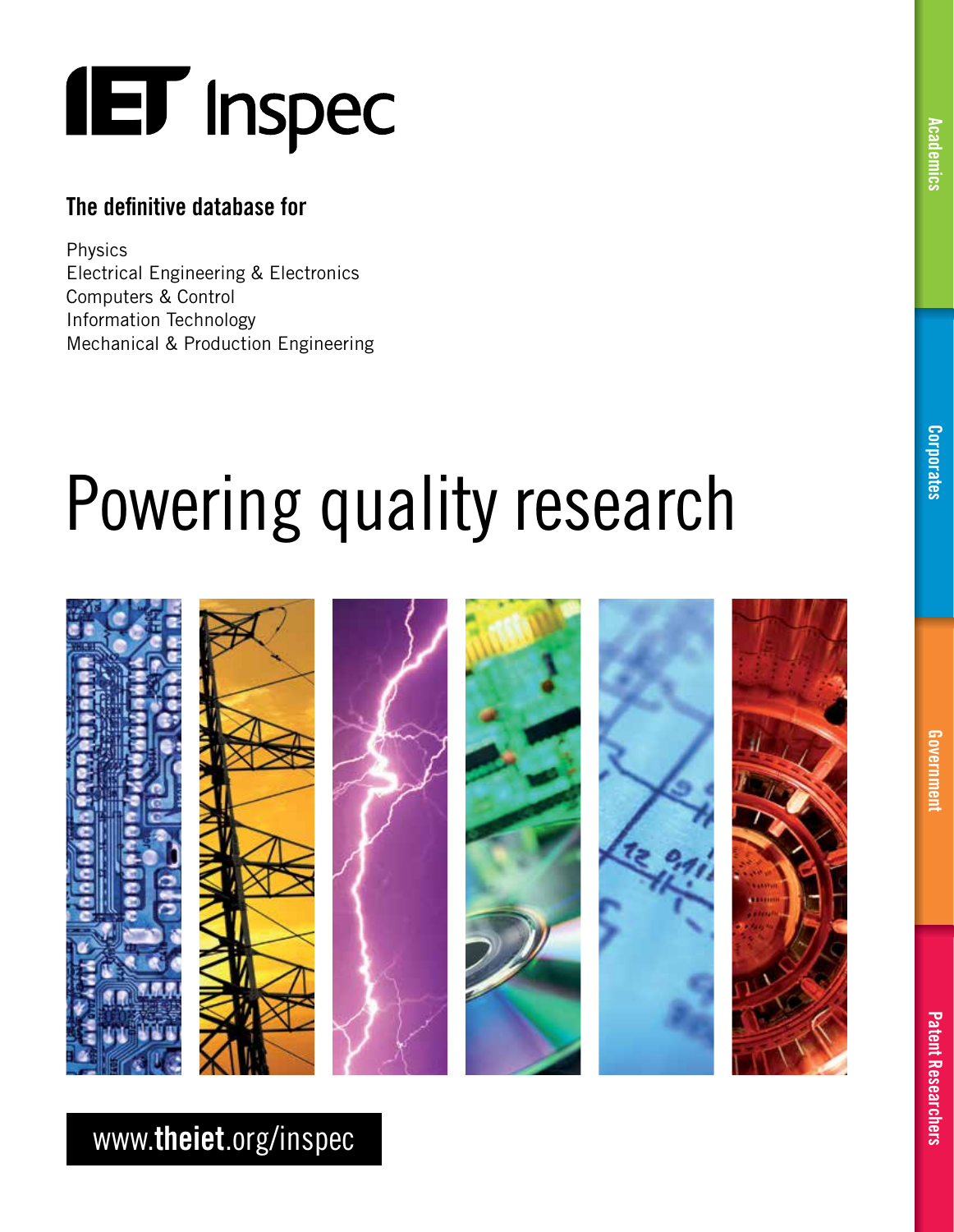## [Corporates](#page-16-0)

[Patent Researchers](#page-20-0)

**Patent Researchers** 

# Why Inspec?

## Quality, Focus and Intelligence

The IET Inspec database is one of the **world's most definitive** bibliographic scientific databases, containing 14 million abstracts and specialised indexing to the world's quality research literature in the fields of engineering, physics and computing.

### Broad scope and coverage

- Containing over 14 million records, Inspec was established over 40 years ago with the reputation as one of the best and most comprehensive databases for science, engineering, physics and technology research
- Over 800,000 new records added each year
- Extended and comprehensive coverage: nearly 5,000 journal titles, (online, print and open access), 1969 - present day
- More than 1,000 different publishers abstracted, including society publishers such as IEEE and SPIE and commercial publishers such as Elsevier and Springer and government agencies
- Access global, peer-reviewed material in publications from more than 68 countries from both English and non-English sources
- Numerous books, reports and videos
- Indexed video content from IET.tv and Journal of Visual Experimentation (JoVE)
- Full text linking via Digital Object Identifiers (DOI's) (80% of current material)
- The implementation of International Patent Classification (IPC) codes is a valuable tool for the prior-art searcher, allowing the clustering of relevant non-patent literature using an internationally recognised patent coding structure
- Optional Archive with fully searchable access to over 70 years of research in science, engineering and technology, dating from 1898 - 1968. Who knows, an undeveloped idea from years ago may be of relevance to your research today

### **Timeliness**

- Updated weekly
- Inspec allows access to the very latest research in the form of more than 2,500 conference proceedings per year
- Inspec provides a broad view of new developments and research currently being undertaken - providing cost effective current awareness

### **Quality**

Unlike free web sources, Inspec's expert indexing makes retrieval even more precise and you will not be faced with  a landslide of irrelevant information. Just because something is free it doesn't mean it doesn't have a cost!

- Make your critical decisions based on trustworthy research
- Inspec will give you consistency of results, search after search
- Allows users to drill down to the precise information required. Our highly qualified scientists and engineers add a whole range of specialised indexing to each abstract. These include, Thesaurus terms, free indexing, classification, treatment codes, numerical data indexing, chemical substance indexing, astronomical object indexing and new expanded IPC codes which are now compatible with WIPO's Advanced level.
- **Inspec now includes Ringgold Institutional IDs.** ORCID IDs are coming soon
- Produced by a major international engineering professional body, Inspec has received the ISO 9001:2008 accreditation for the quality of its production process for several years running
- **Inspec's Thesaurus and Classification** are recognised as the standard of excellence in search aids throughout the industry

### Excellent return on investment

- Save time, effort and money, getting straight to the research relevant to you – don't "reinvent the wheel" or duplicate research
- Centralised access to information but with simple tools for inter-colleague sharing. Break down those silos and *improve* the efficiency of your research budget
- Use for patent related searches, defending your current patents, finding prior art and identifying competitors. Proactively uncover risks and threats to your organisation thus increasing your competitive edge

### Customer support tailored to individual customer needs

■ We are customer focussed and provide personalised solutions for training, product awareness and support

Contact us at inspec@theiet.org

www.theiet.org/inspec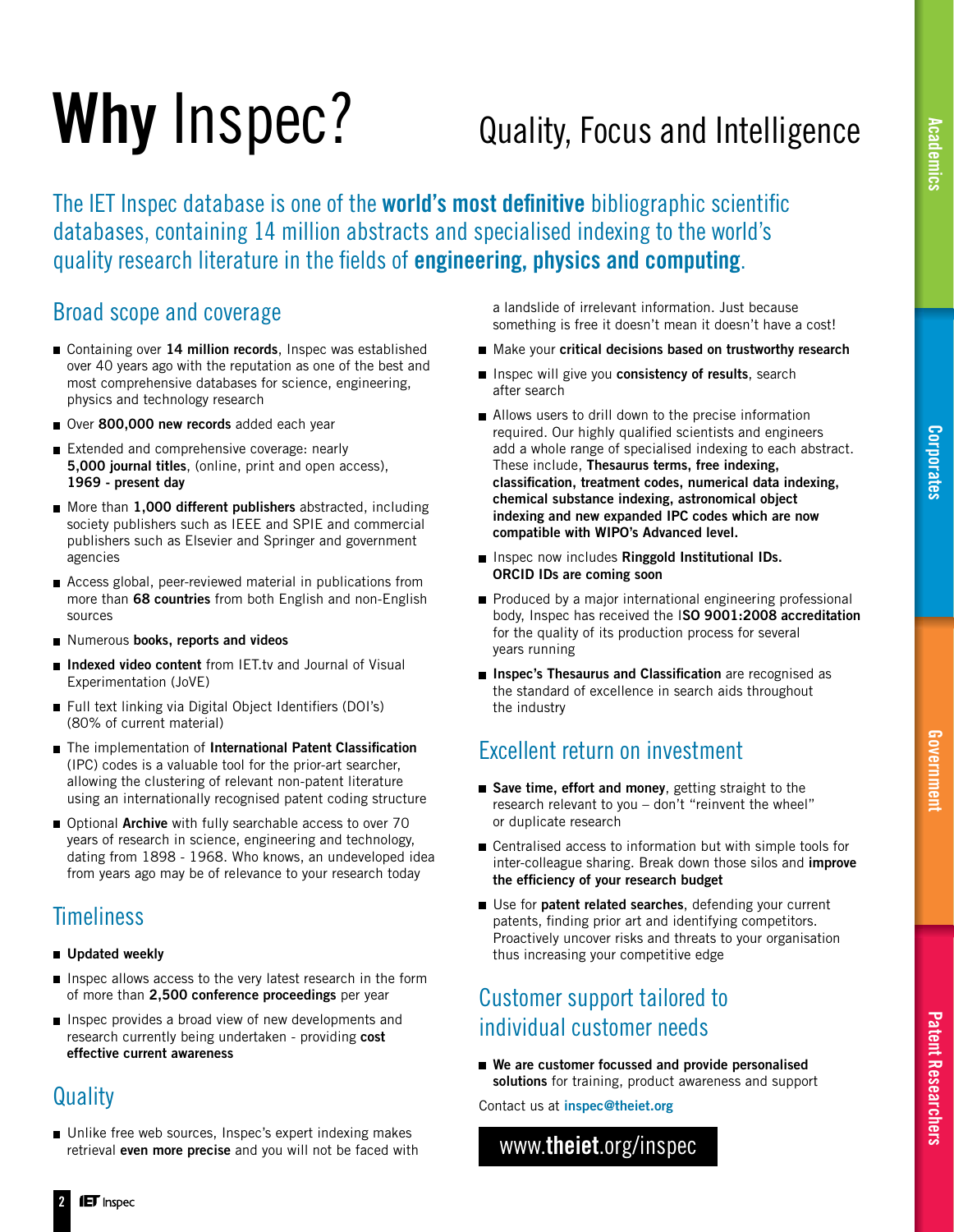## Contents





[Subject Coverage](#page-3-0) [Outline of Inspec Coverage](#page-4-0) [Database Records](#page-5-0) [Sample Record](#page-6-0) [Inspec Vendors and Data Options](#page-7-0) [Inspec Archive 1898-1968](#page-8-0) [IET Digital Library](#page-9-0) [IET eBooks](#page-10-0) [Customer Support](#page-11-0) Who Uses Inspec? [Academics](#page-14-0) [Corporates](#page-16-0) [Government](#page-18-0) [Patent Researchers](#page-20-0) [Inspec Vendors](#page-21-0) 

*Inspec is the indispensible, recommended database for engineering subjects... Inspec use is not limited to just the engineering staff and students, but members of the College in science and medicine also use the database as part of their research and learning.* Ellen Haigh, Librarian, Imperial College London Library, UK

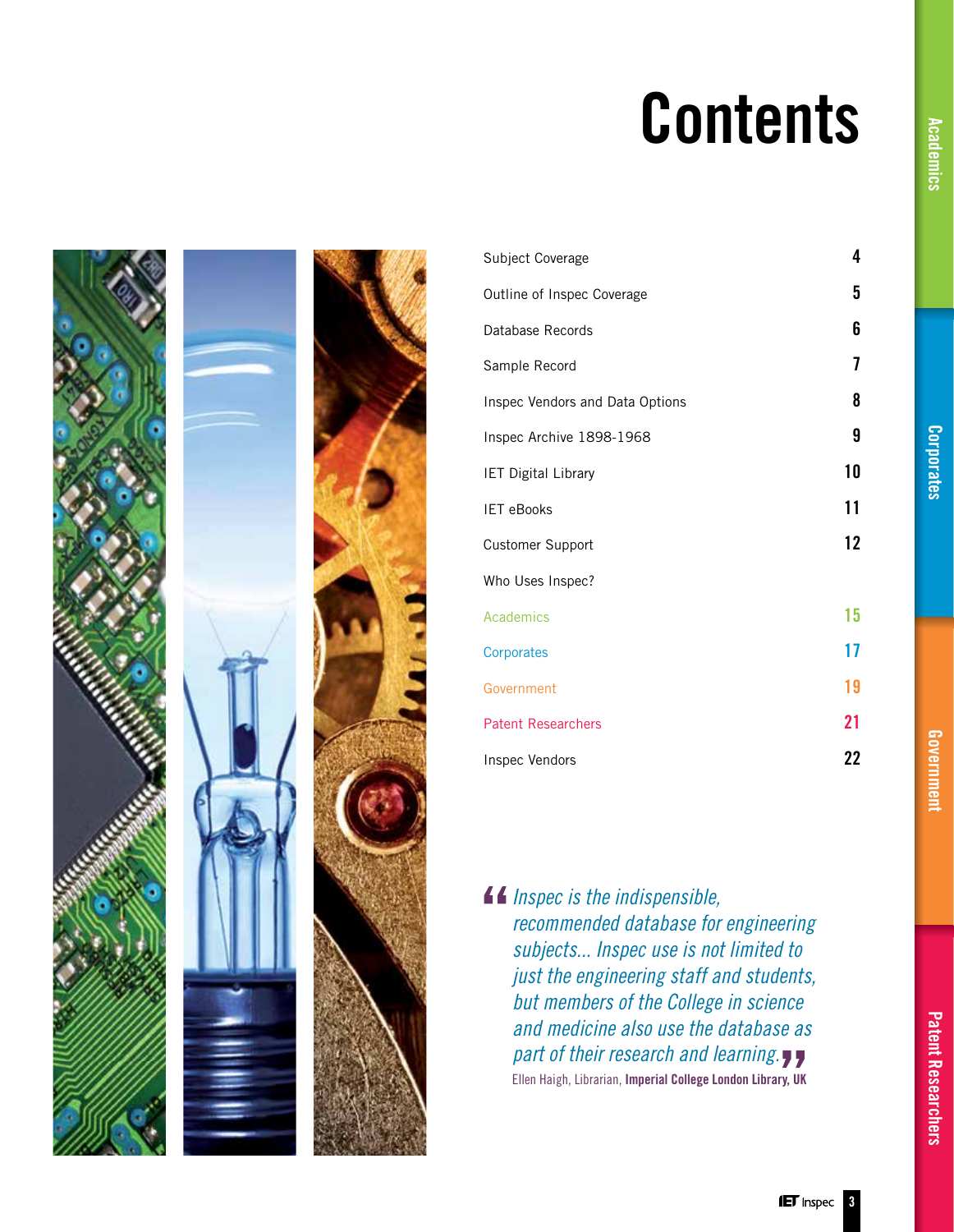## <span id="page-3-0"></span>Subject coverage

The vast Inspec database covers five main subject areas to provide comprehensive coverage of the areas you need.



### Section A Physics

A00 General

- A10 The physics of elementary particles and fields
- A20 Nuclear physics
- A30 Atomic and molecular physics
- A40 Fundamental areas of phenomenology
- A50 Fluids, plasmas and electric discharges
- A60 Condensed matter: structure, thermal and mechanical properties
- A70 Condensed matter: electronic structure, electrical, magnetic, and optical properties
- A80 Cross-disciplinary physics and related areas of science and technology
- A90 Geophysics, astronomy and astrophysics

### Section B Electrical Engineering and Electronics

- B00 General topics, engineering mathematics and materials science
- B10 Circuit theory and circuits
- B20 Components, electron devices and materials
- B30 Magnetic and superconducting materials and devices
- B40 Optical materials and applications, electro-optics and optoelectronics
- B50 Electromagnetic fields
- B60 Communications
- B70 Instrumentation and special applications
- B80 Power systems and applications

### Section C Computers and Control

- C00 General and management topics
- C10 Systems and control theory
- C30 Control technology
- C40 Numerical analysis and theoretical computer topics
- C50 Computer hardware
- C60 Computer software
- C70 Computer applications

### Section D Information Technology for Business

- D<sub>10</sub> General and management aspects
- D20 Applications
- D30 General systems and equipment
- D40 Office automation communications
- D50 Office automation computing

### Section E Mechanical and Production Engineering

E00 General topics in manufacturing and production engineering

- E10 Manufacturing and production
- E20 Engineering mechanics
- E30 Industrial sectors



- **Physics**
- **Electrical Engineering and Electronics** Computers and Control
- **Information Technology for Business**
- **Mechanical and Production Engineering**

 Chart shows percentage of subject coverage in the database.

4

[Government](#page-18-0)

Governmen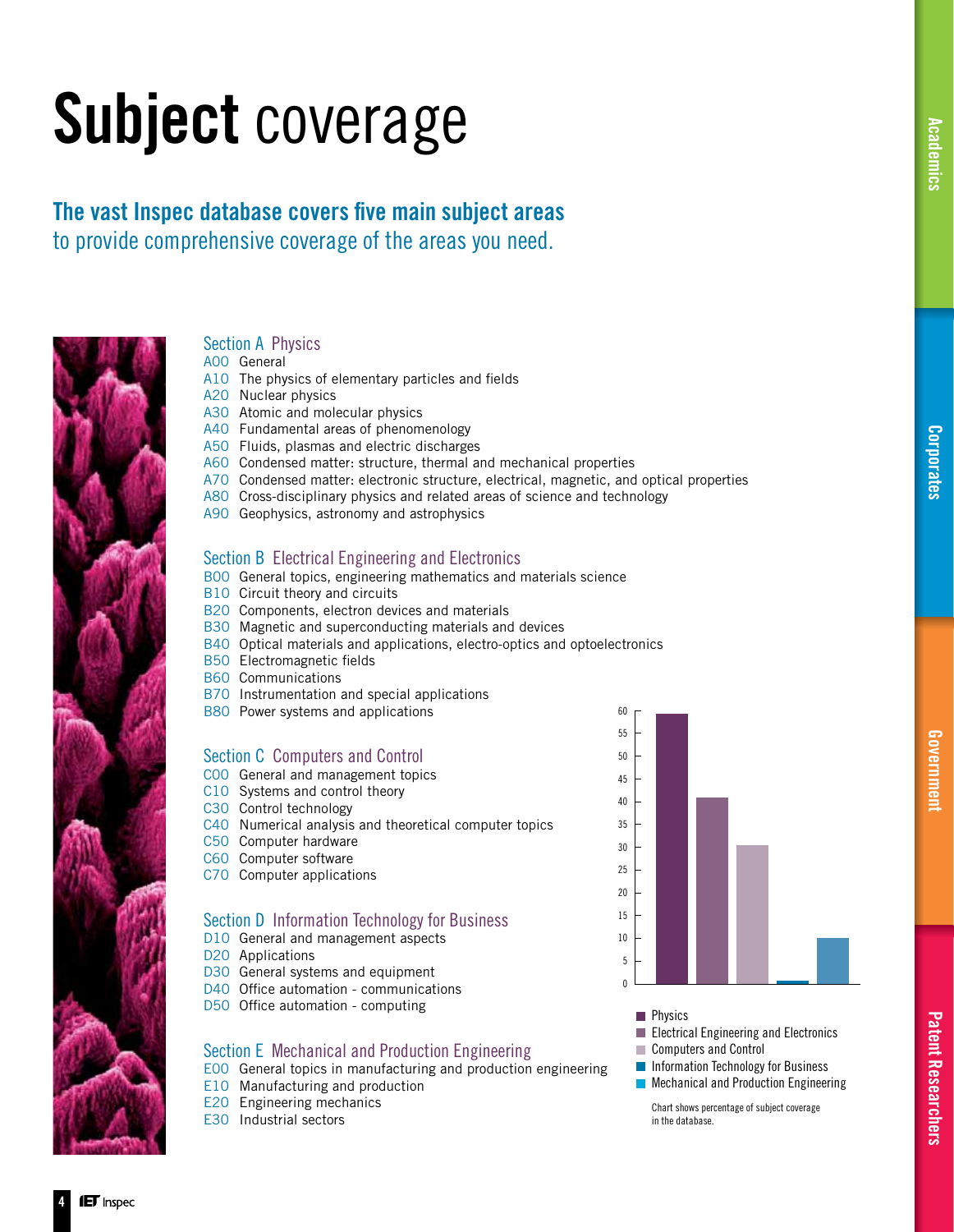## <span id="page-4-0"></span>**Outline** of Inspec Coverage



### Section A Physics

Elementary particle and nuclear physics • atomic and molecular physics • electro dynamics • quantum physics • nuclear structure • nuclear energy • optics • acoustics • fluid dynamics • plasma physics • condensed matter physics • materials science • biophysics • geophysics

• astronomy • astrophysics • semiconductors • superconductors • magnetism • lasers • fibre optics

• instrumentation • nuclear engineering • energy research and environmental science • gravitation and relativity • statistical physics • measurement science • electromagnetism • structural, thermal and mechanical properties of condensed matter

### Section B Electrical Engineering and Electronics

Electronic components and technology • telecommunications • power engineering and instrumentation • aerospace electronics • antennas and propagation • biomedical engineering • electric machines • electron tubes • electronic circuits • energy conversion • image processing • insulation • lasers • magnetic devices • measurement • microelectronics • microwave technology • military electronics • nuclear instrumentation • optical and optoelectronic devices • power generation and supply • printed circuits • radar • radiocommunications • radio and television • semiconductor technology • signal processing • speech processing • superconducting devices • engineering materials

### Section C Computers and Control

Artificial intelligence • computer theory • hardware • software • applications of computing • optical computing • neurocomputing • computers themselves and their elements • circuitry • storage • peripheral equipment • networking • application programs • legal aspects of computing • software engineering • systems techniques • systems analysis • software metrics • computing applications • expert systems • decision support systems • financial computing • data, signal and word processing • desktop publishing • computer-aided analysis and design • computer communications • computerised control and instrumentation • communications • industrial production • instrumentation • control technology applications • materials handling • manufacturing processes • transportation

### Section D Information Technology for Business

Business • banking and insurance • leisure and the media • marketing and retailing • electronic mail • facsimile • teleconferencing • viewdata • computer terminals • communications • word processing

### Section E Mechanical and Production Engineering

Management issues • manufacturing environment • information technology • applications • production management • design and ergonomics • manufacturing processes • manufacturing technology • materials and products • industrial sectors • engineering mechanics

*Inspec gives comprehensive cover of the subject areas and has material not found on other databases. Students having difficulty in finding relevant material to support their dissertations and projects find such material on Inspec. The Inspec database is vast and covers the publications of numerous publishers and institutions, which 'full text' databases however good are unable to do so. A useful feature that Inspec provides is that it is easy to link from Inspec to the full text of subscribed titles from within the institution.* 

Shelley Ahmed, Subject Librarian, Faculty of Computing, London Metropolitan University, UK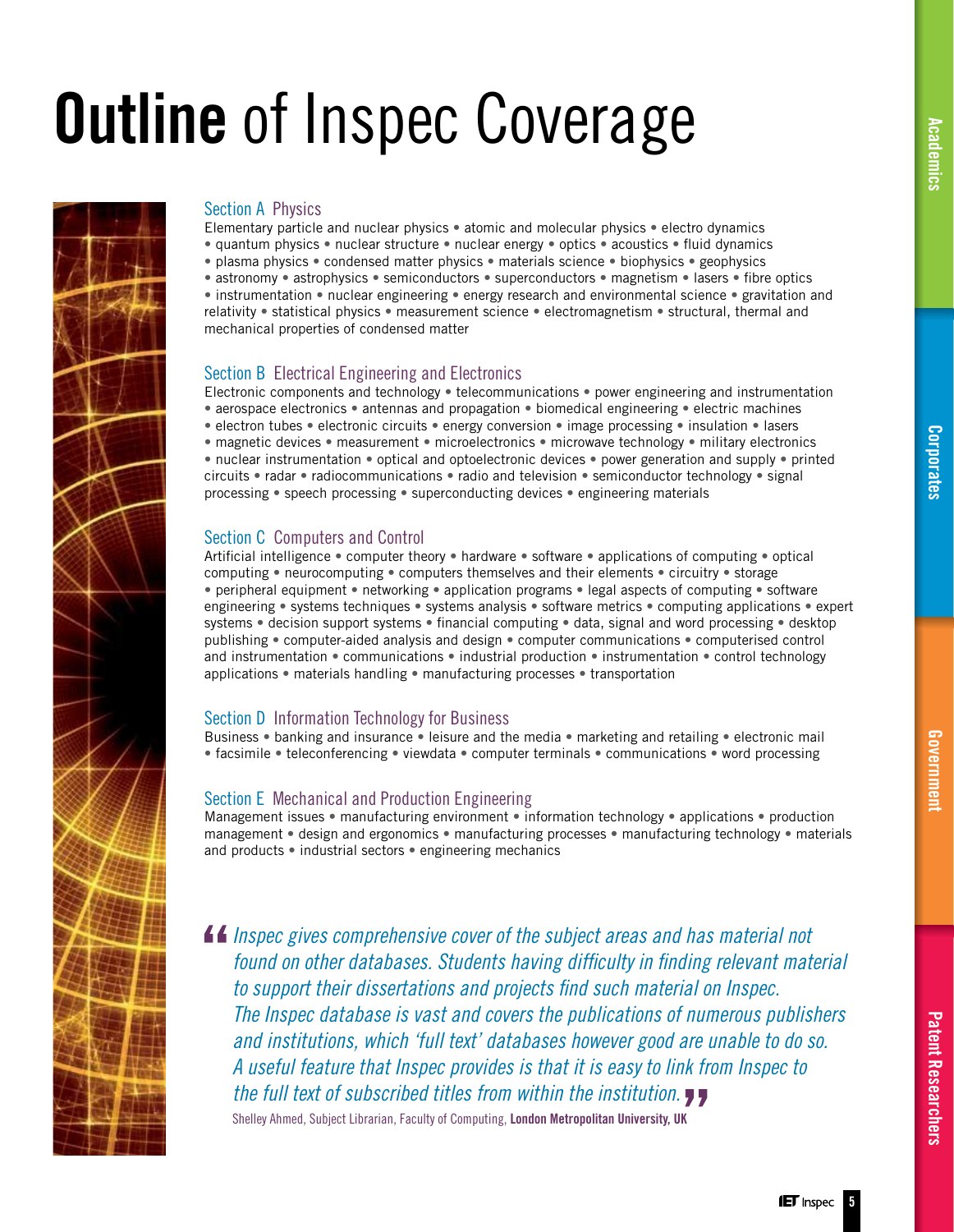### <span id="page-5-0"></span>Each Inspec record contains a wealth of specialised indexing to enable searchers to swiftly pin-point the content that they need for their research.



### Record fields

Each record in Inspec contains an English-language title and a descriptive abstract together with full bibliographic details. These include the author's name and affiliation and the publication title.

To supplement natural-language searching, Inspec provides an extensive range of search elements:

- $\blacksquare$  Classification codes from the Inspec Classification
- Controlled index terms from the Inspec Thesaurus
- Numerical data indexing
- Chemical substance indexing
- Astronomical object indexing
- $\blacksquare$  Free language 'keywords' pinpointing significant concepts
- Treatment codes which indicate the author's approach to the subject
- Language of the original document
- International Patent Classification Codes (new & expanded)
- Document type
- Author name
- **Author Affiliation**
- *I have used Inspec for many years and have found the database to be beneficial. I get straight to the area of research, cutting out irrelevant information and saving time that can be spent on other project areas. I've not found any other database that produces the same high quality peer reviewed literature as Inspec.* Professor Wan Yuehua, Head of Reference Library Department, Zhejiang University of Technology, China

6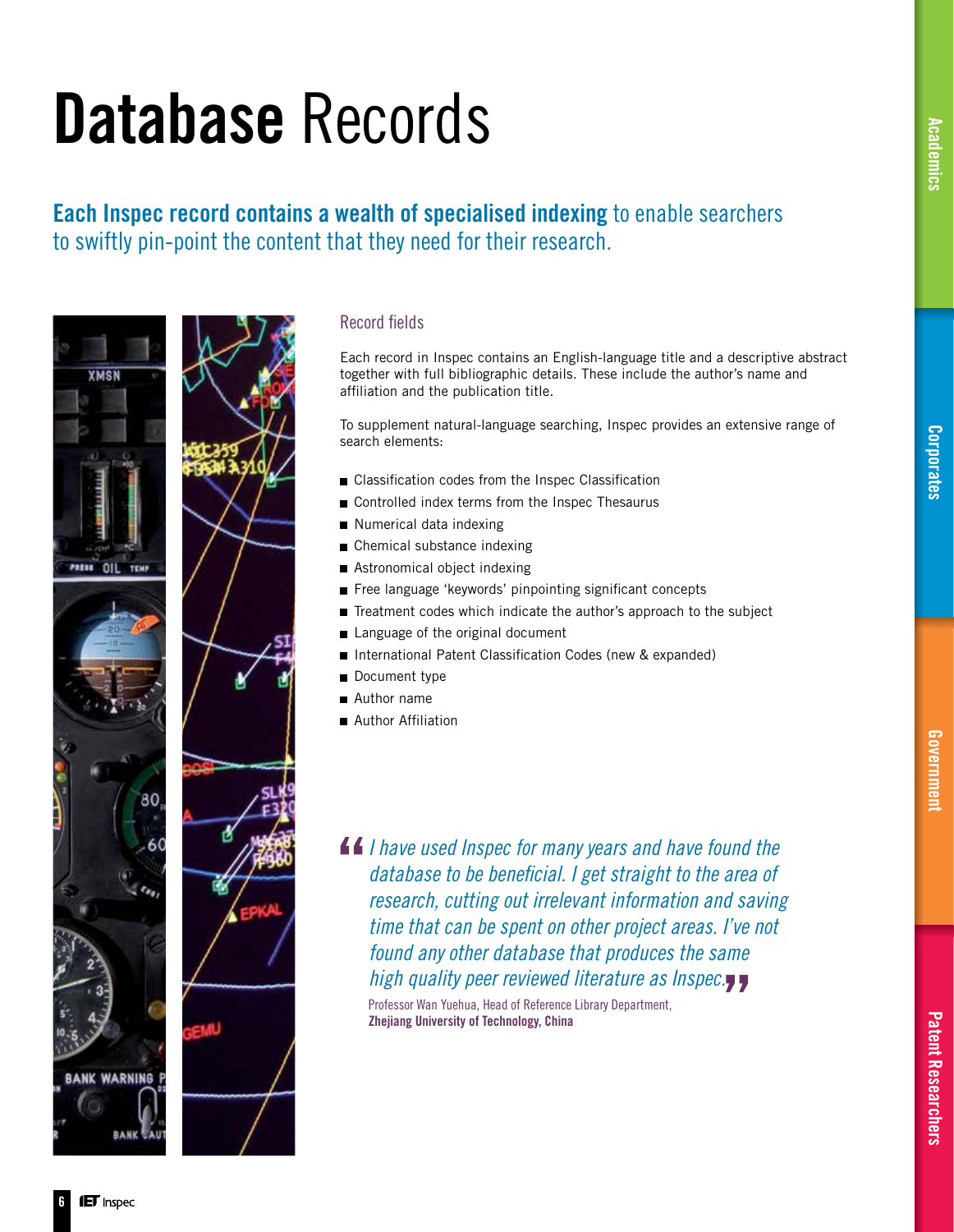# <span id="page-6-0"></span>Sample Record

### 14 Millionth record

| <b>INSPEC ACCESSION NO.:</b> | 14,000,000                                                                                                                                                       |
|------------------------------|------------------------------------------------------------------------------------------------------------------------------------------------------------------|
| <b>UPDATE:</b>               | 2014-03                                                                                                                                                          |
| <b>DOCUMENT TYPE:</b>        | Journal Paper                                                                                                                                                    |
| MIN:                         | ER81-B3011-A007                                                                                                                                                  |
|                              |                                                                                                                                                                  |
| TITLE:                       | Transmission of acoustic emission in bones, implants and dental materials                                                                                        |
| <b>AUTHOR(S):</b>            | Ossi, Zannar 1; Abdou, Wael 2; Reuben, Robert L. 2; Ibbetson, Richard J. 1                                                                                       |
| AFFILIATION(S):              | 1. Edinburgh Postgrad. Dental Inst., University of Edinburgh, Edinburgh, UK [AffiliationID 3124]                                                                 |
|                              | 2. Sch. of Eng. & Phys. Sci., Heriot-Watt University, Edinburgh, UK [AffiliationID 3120]                                                                         |
| <b>JOURNAL:</b>              | Proceedings of the Institution of Mechanical Engineers, Part H (Journal of Engineering in Medicine), vol.227,                                                    |
|                              | no.11, 1237-45                                                                                                                                                   |
| <b>PUBLICATION DATE:</b>     | Nov. 2013                                                                                                                                                        |
| <b>PUBLISHER:</b>            | <b>SAGE Publications</b>                                                                                                                                         |
| ISSN:                        | 0954-4119                                                                                                                                                        |
| JIN:                         | ER81                                                                                                                                                             |
| <b>CODEN:</b>                | PIHMEQ                                                                                                                                                           |
| DOI:                         | 10.1177/0954411913500204                                                                                                                                         |
| LANGUAGE:                    | English                                                                                                                                                          |
| <b>ABSTRACT:</b>             | There is considerable interest in using acoustic emission (AE) and ultrasound to assess the quality of implant-                                                  |
|                              | bone interfaces and to monitor for micro-damage leading to loosening. However, remarkably little work has been                                                   |
|                              | done on the transmission of ultrasonic waves though the physical and biological structures involved. The aim of                                                  |
|                              | this in vitro study is to assess any differences in transmission between various dental materials and bovine rib                                                 |
|                              | bones with various degrees of hydration. Two types of tests have been carried out using pencil lead breaks as a                                                  |
|                              | standard AE source. The first set of tests was configured to assess the surface propagation of AE on various                                                     |
|                              | synthetic materials compared with fresh bovine rib bone. The second is a set of transmission tests on fresh, dried                                               |
|                              | and hydrated bones each fitted with dental implants with various degrees of fixity, which includes components                                                    |
|                              | due to bone and interface transmission. The results indicate that transmission through glass ionomer cement is                                                   |
|                              | closest to the bone. This would suggest that complete osseointegration could potentially be simulated using such                                                 |
|                              | cement. The transmission of AE energy through bone was found to be dependent on its degree of hydration. It was                                                  |
|                              | also found that perfusing samples of fresh bone with water led to an increase in transmitted energy, but this                                                    |
|                              | appeared to affect transmission across the interface more than transmission through the bone. These findings                                                     |
|                              | have implications not only for implant interface inspection but also for passive AE monitoring of implants.                                                      |
|                              | $(15$ refs.)                                                                                                                                                     |
| <b>TREATMENT:</b>            | Practical; Experimental                                                                                                                                          |
| <b>CONTROLLED INDEXING:</b>  | dentistry; acoustic emission testing; biomedical materials; bone; ultrasonic materials testing; ultrasonic                                                       |
|                              | transmission; biomedical measurement; prosthetics                                                                                                                |
| UNCONTROLLED INDEXING:       | bone acoustic emission transmission; dental implant acoustic emission transmission; biological structure                                                         |
|                              | ultrasound wave transmission; implant-bone interface quality testing; micro-damage monitoring; implant                                                           |
|                              | loosening; physical implant structure ultrasound wave transmission; in vitro study; dental materials; bovine rib                                                 |
|                              | bones; bone hydration; pencil lead breaks; standard acoustic emission source; acoustic emission surface                                                          |
|                              | propagation; synthetic materials; acoustic emission transmission tests; hydrated bones; dried bones; fresh bones;                                                |
|                              | degrees of fixity; interface transmission; glass ionomer cement; osseointegration; transmitted energy; implant                                                   |
|                              | interface inspection; implant passive acoustic emission monitoring; dental material acoustic                                                                     |
|                              | emission transmission                                                                                                                                            |
| <b>CLASSIFICATION:</b>       | A8770J Prosthetics and other practical applications; A4385G Measurement by acoustic techniques; A8170B                                                           |
|                              | Nondestructive testing: acoustic methods; A8770M Biomedical materials; B7520E Prosthetics and orthotics;                                                         |
|                              | B0590 Materials testing: B7510 Biomedical measurement and imaging; E3654 Medical equipment and supplies                                                          |
|                              | industry; E1630 Testing; E1710 Engineering materials; E2150 Biomechanics (mechanical engineering); E2170                                                         |
|                              | Acoustic properties (mechanical engineering)                                                                                                                     |
|                              | A61B5/00 Measuring for diagnostic purposes; Identification of persons Not yet known; A61C Dentistry; Apparatus                                                   |
| IPC:                         |                                                                                                                                                                  |
|                              | or methods for oral or dental hygiene; A61F2/02 Prostheses implantable into the body; G01N >Investigating                                                        |
|                              | or analysing materials by determining their chemical or physical properties; GO1N29/00 Investigating or analysing                                                |
|                              | materials by the use of ultrasonic, sonic or infrasonic waves; Visualisation of the interior of objects by transmitting                                          |
|                              | ultrasonic or sonic waves through the object; GO1N29/14 Using acoustic emission techniques; GO1N33/48<br>Biological material, e.g. blood, urine; Haemocytometers |
|                              |                                                                                                                                                                  |
|                              |                                                                                                                                                                  |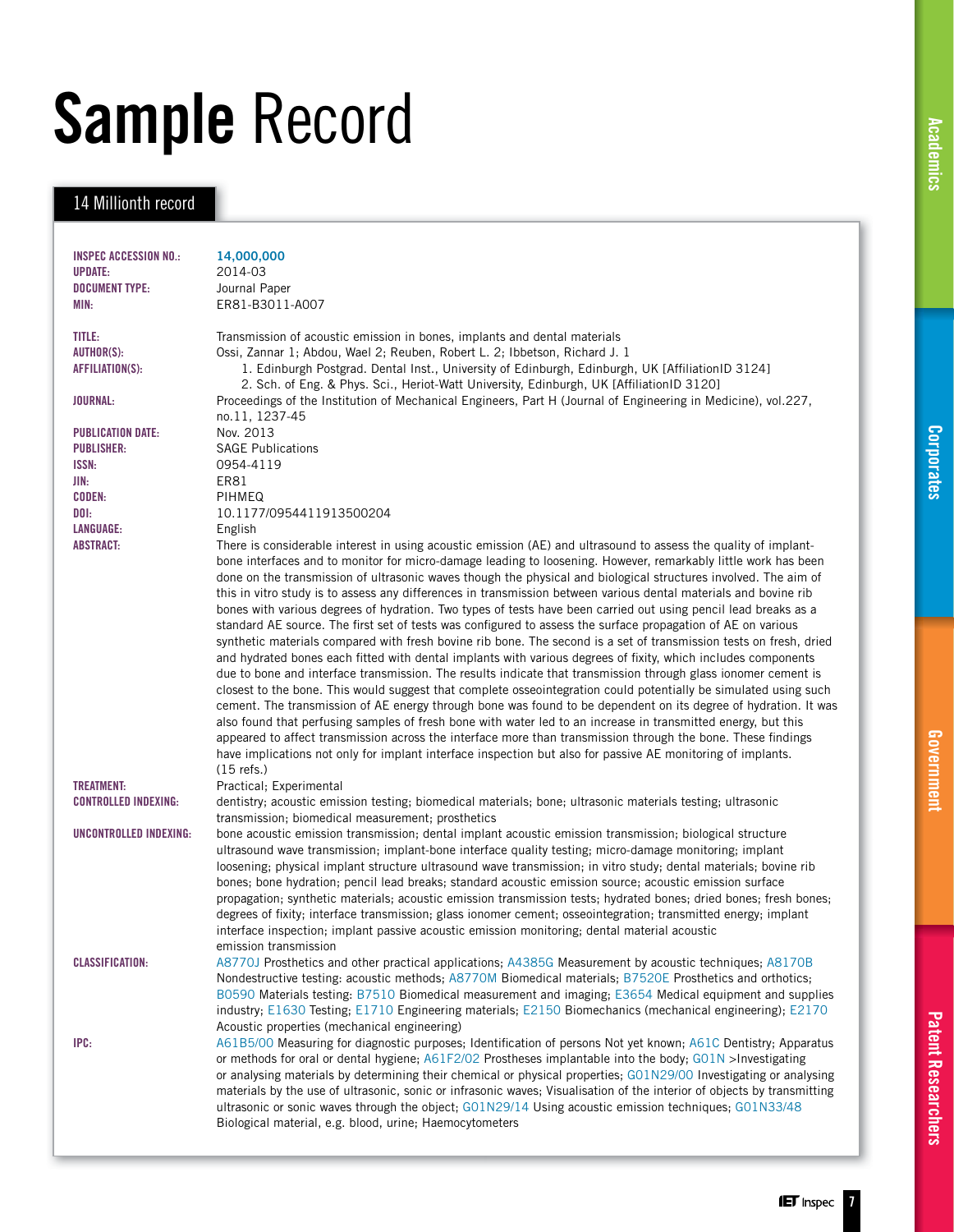## <span id="page-7-0"></span>Inspec Vendors and Data Options

The Inspec database is available from a number of vendors, with a variety of pricing options to cater for both frequent and occasional users.

| Inspec database Products                                                                              |         |                  |                      |            |                                            |                                                                                 |            |  |  |
|-------------------------------------------------------------------------------------------------------|---------|------------------|----------------------|------------|--------------------------------------------|---------------------------------------------------------------------------------|------------|--|--|
| Product                                                                                               | Updates | Years Available  | Archive<br>Available | Thesaurus  | <b>Training File</b><br>Pay-as-you-go only | <b>Pricing Product</b><br>Annual Subscription/<br>Pay-as-you-go<br>Site Licence |            |  |  |
| Vendor platforms offering online/remote access                                                        |         |                  |                      |            |                                            |                                                                                 |            |  |  |
| <b>EBSCO</b>                                                                                          | Weekly  | 1898 – Present   | <b>YES</b>           | <b>YES</b> |                                            | NO.                                                                             | <b>YES</b> |  |  |
| <b>Engineering Village (Elsevier)</b>                                                                 | Weekly  | $1898 -$ Present | <b>YES</b>           | <b>YES</b> |                                            | NO.                                                                             | <b>YES</b> |  |  |
| <b>Minesoft</b>                                                                                       | Weekly  | $1898 -$ Present | <b>YES</b>           | <b>YES</b> |                                            | NO.                                                                             | <b>YES</b> |  |  |
| Ovid                                                                                                  | Weekly  | $1898 -$ Present | <b>YES</b>           | <b>YES</b> |                                            | NO.                                                                             | <b>YES</b> |  |  |
| <b>ProQuest Dialog</b>                                                                                | Weekly  | $1898 -$ Present | <b>YES</b>           | <b>YES</b> | 213 (ONTAP)                                | <b>YES</b>                                                                      | <b>YES</b> |  |  |
| Questel.Orbit                                                                                         | Weekly  | $1969$ – Present |                      |            |                                            | <b>YES</b>                                                                      | <b>YES</b> |  |  |
| <b>STN</b>                                                                                            | Weekly  | 1898 - Present   | <b>YES</b>           | <b>YES</b> | Linspec                                    | <b>YES</b>                                                                      | <b>YES</b> |  |  |
| <b>Thomson Innovation</b>                                                                             | Weekly  | 1898 – Present   | <b>YES</b>           | <b>YES</b> |                                            | N <sub>O</sub>                                                                  | <b>YES</b> |  |  |
| <b>Thomson Web of Science</b>                                                                         | Weekly  | 1898 – Present   | <b>YES</b>           | <b>YES</b> |                                            | NO.                                                                             | <b>YES</b> |  |  |
| <b>WTI Frankfurt</b>                                                                                  | Weekly  | 1898 – Present   | <b>YES</b>           | <b>YES</b> | <b>INSL</b>                                | <b>YES</b>                                                                      | <b>YES</b> |  |  |
| Direct Data Service                                                                                   |         |                  |                      |            |                                            |                                                                                 |            |  |  |
| Data can be supplied as<br>an XML feed via FTP to<br>connect with in-house<br>data retrieval software | Weekly  | 1898 – Present   | <b>YES</b>           | <b>YES</b> |                                            | N <sub>O</sub>                                                                  | <b>YES</b> |  |  |

NOTE: ALL DATA SHOWN HERE IS CORRECT TO OUR KNOWLEDGE AS OF MARCH 2014.

*Our Engineering students and faculty appreciate the accuracy of Inspec. It offers a huge advantage over free search options where non- scholarly material may also be retrieved. We added the Inspec Archive to add extra value to our subscription and to access comprehensive science abstracts from 1898-1968. Engineering research is much simpler when using a comprehensive, multidisciplinary database such as Inspec.* Najwa Hanel, Science & Engineering Librarian, University of Southern California

8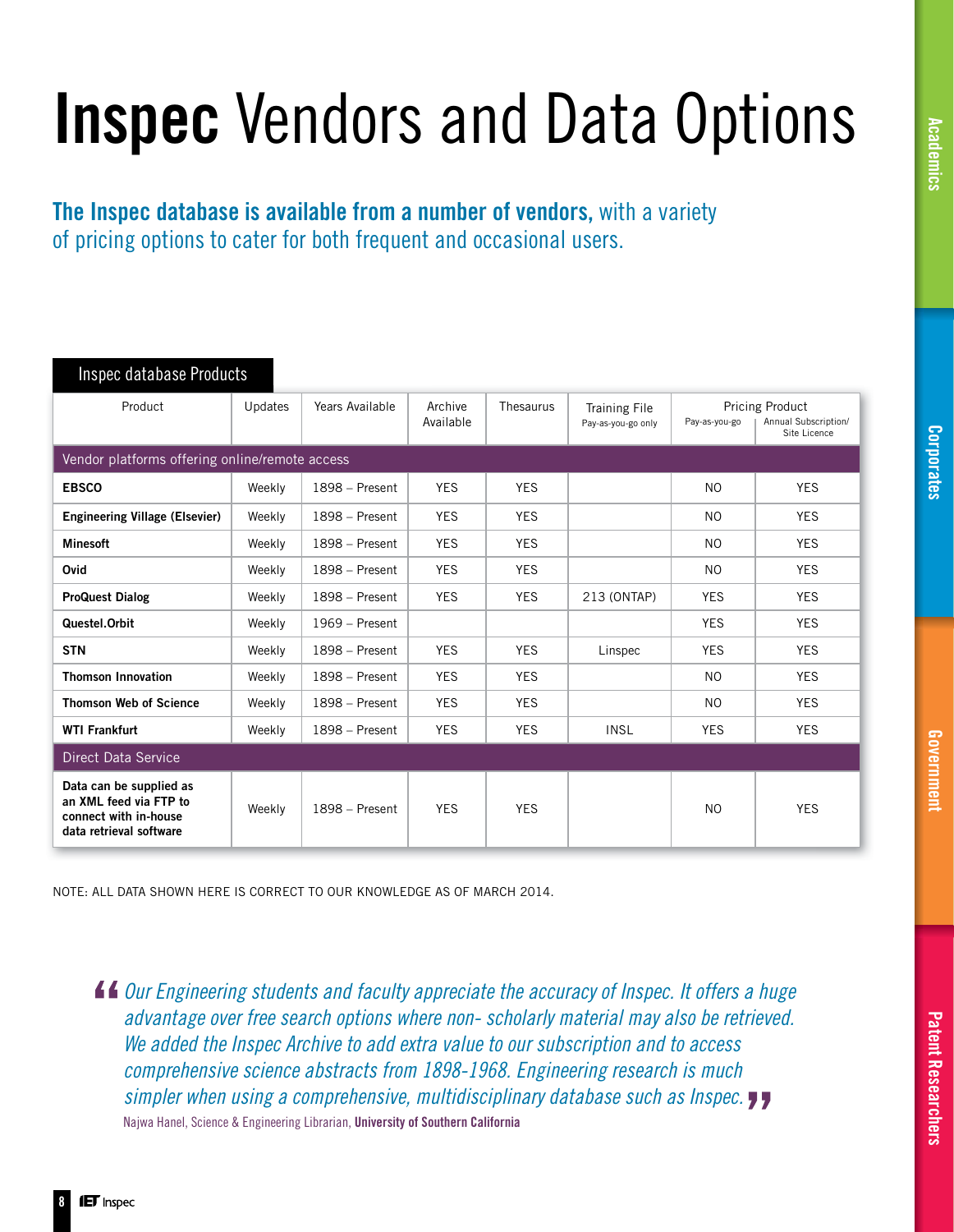# <span id="page-8-0"></span>Inspec Archive 1898 - 1968

### The Inspec Archive file complements the main Inspec database by extending coverage from 1898 -1968. It represents the digitised version of the original Science Abstracts series:

Science Abstracts (1898 – 1902)

Science Abstracts: A – Physics Abstracts (1903 – 1968)

Science Abstracts: B – Electrical Engineering Abstracts (1903 – 1965)

Science Abstracts: B – Electrical & Electronics Abstracts (1966 – 1968)

Science Abstracts: C – Control Abstracts (1966 – 1968)

### Features

### The Inspec Archive contains:

- over 873,700 indexed abstracts to journal articles, conference proceedings, books, reports and dissertations
- abstracts that are much longer than present day records and often contain diagrams and complex mathematical proofs
- $\blacksquare$  tables, graphs and figures from the original source document in many of the earlier records
- $\blacksquare$  the original indexing and classifications
- $\blacksquare$  enhancements to the indexing in the form of current day Inspec Thesaurus terms and Classification codes.

### **Benefits**

The Inspec Archive makes it easy to locate references to historic research and engineering breakthroughs from thousands of scientists and engineers, including nobel prize winners such as Marie Curie, Albert Einstein and Guglielmo Marconi. It also gives access to often forgotten works (sometimes known as 'Sleeping Beauties') that may be of use in assessing the validity of current patents. An idea suggested many years ago that was not developed then, may be of relevance today.



*We are extremely pleased with the level of detail and reporting analysis available in Inspec. This one source allows our researchers to analyse data and refine search strategies all within one easy to use research tool.* Paul Mendoza, Digital Library Coordinator, Mexican Institute of Petroleum, MX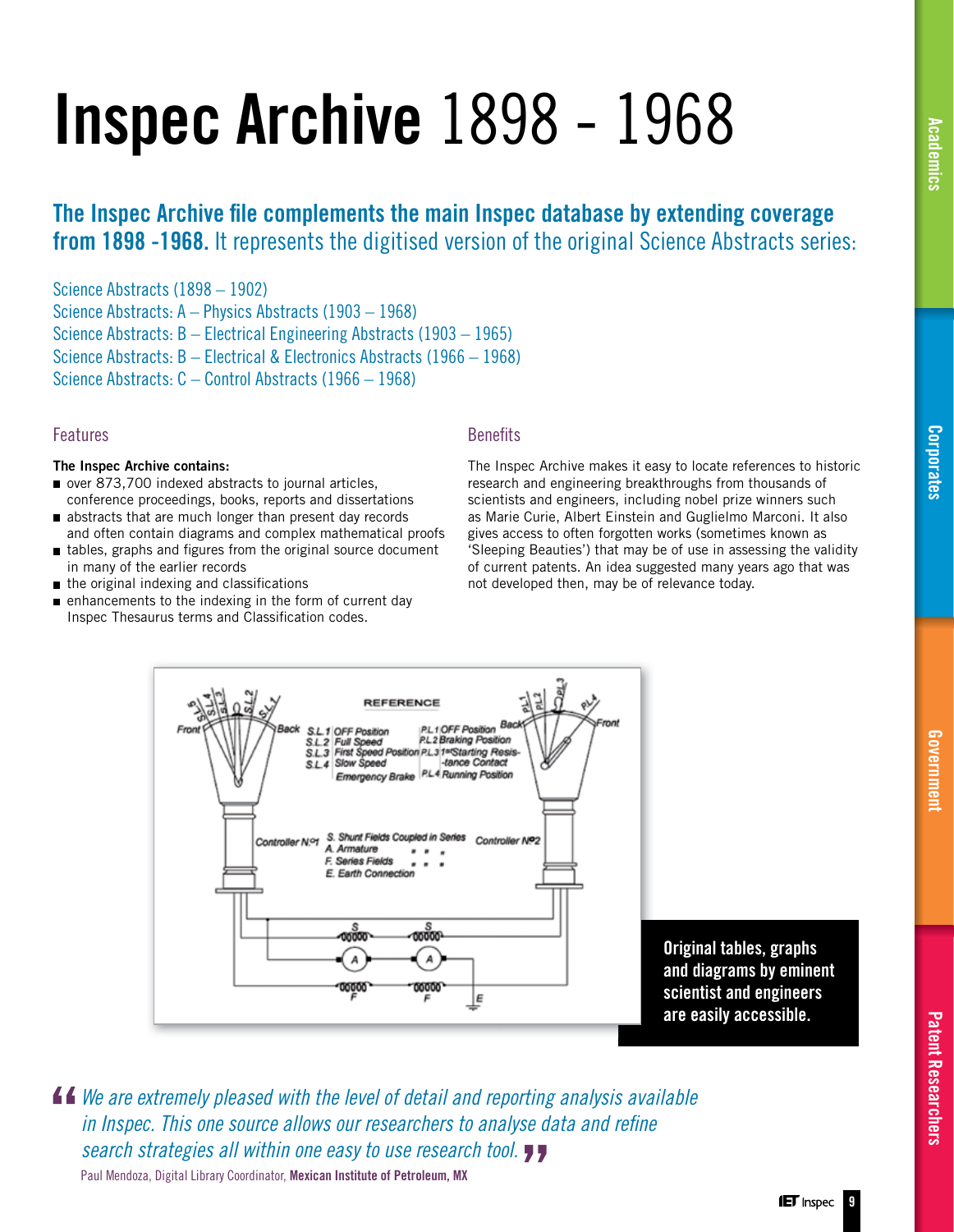<span id="page-9-0"></span>

Visit the new and improved Digital Library<br>to find out what's new and what's changed

## **Build the best** in engineering<br>research and information

Access the IETs online portfolio of research and information and keep at the forefront of engineering research with the newly re-launched **IET Digital Library.** 

Online you'll find a total of 170,000 technical documents including: -

- 24 research journals and 3 letters journals
- Over 400 eBooks
- $\blacksquare$  The Journal of Engineering an interdisciplinary open access journal
- Magazines, including the award-winning E&T
	- 1,300 conference publications
- Over 70,000 archive articles dating back to 1872

To build your unique package of engineering and technology research and to take a look at

our improved site, visit

www.ietdl.org

[Corporates](#page-16-0)

[Academics](#page-14-0)

**Academics** 

### **IET** Inspec

10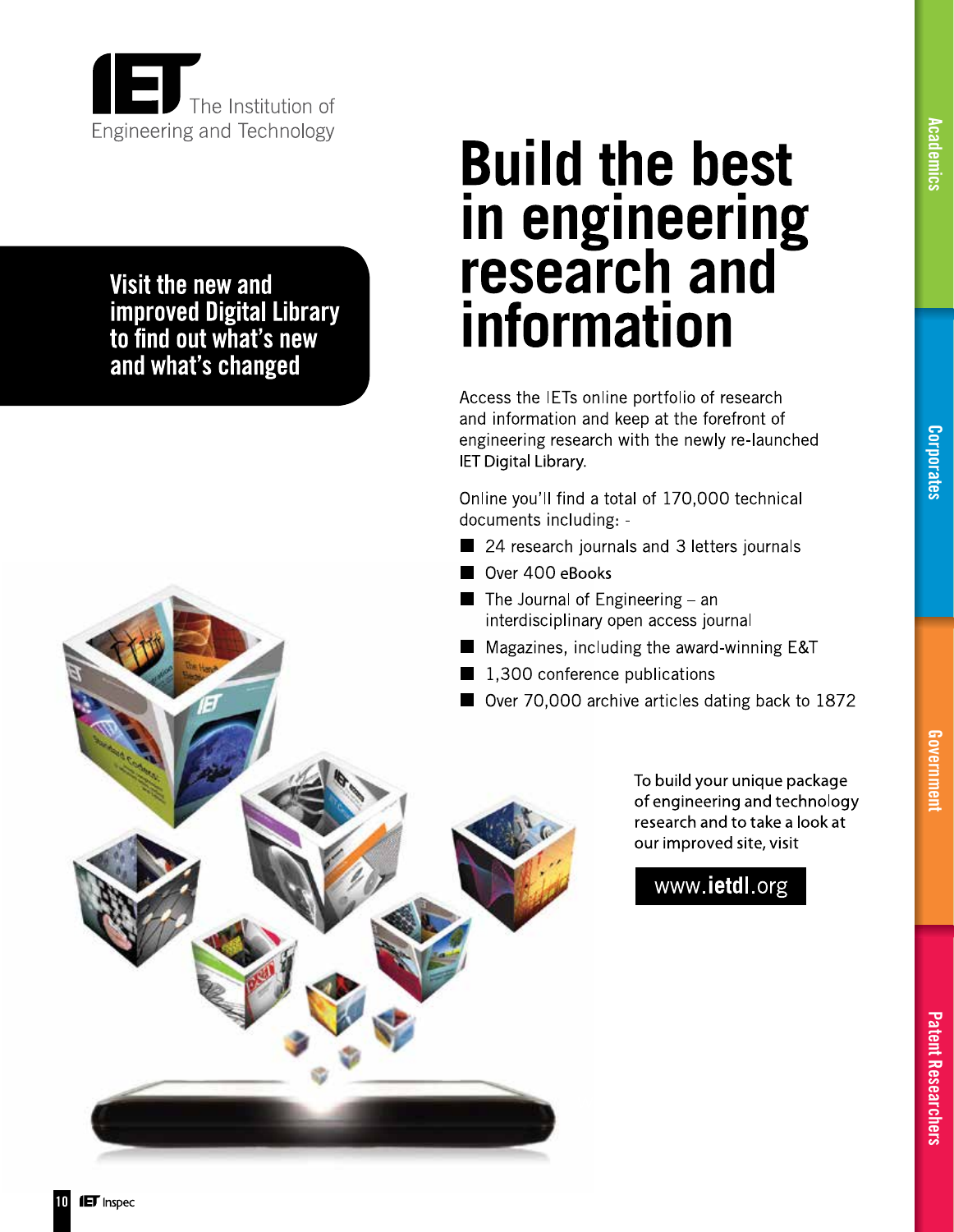<span id="page-10-0"></span>

# **IET eBooks Research Virtually Anywhere**

IET eBooks offer high quality professional and technical content covering 12 topics:

- **Circuits, Devices and Systems**
- **Control Engineering**
- **Electrical Technology**
- **Electromagnetic Waves**
- **History of Technology**
- Manufacturing
- **Management of Technology**
- Power and Energy
- **Professional Applications of Computing**
- Radar, Sonar, Navigation and Avionics
- **Renewable Energy**
- Telecommunications

### www.theiet.org/eBooks

**DRM-free access,** fully searchable and available in a range of collections and pricing packages

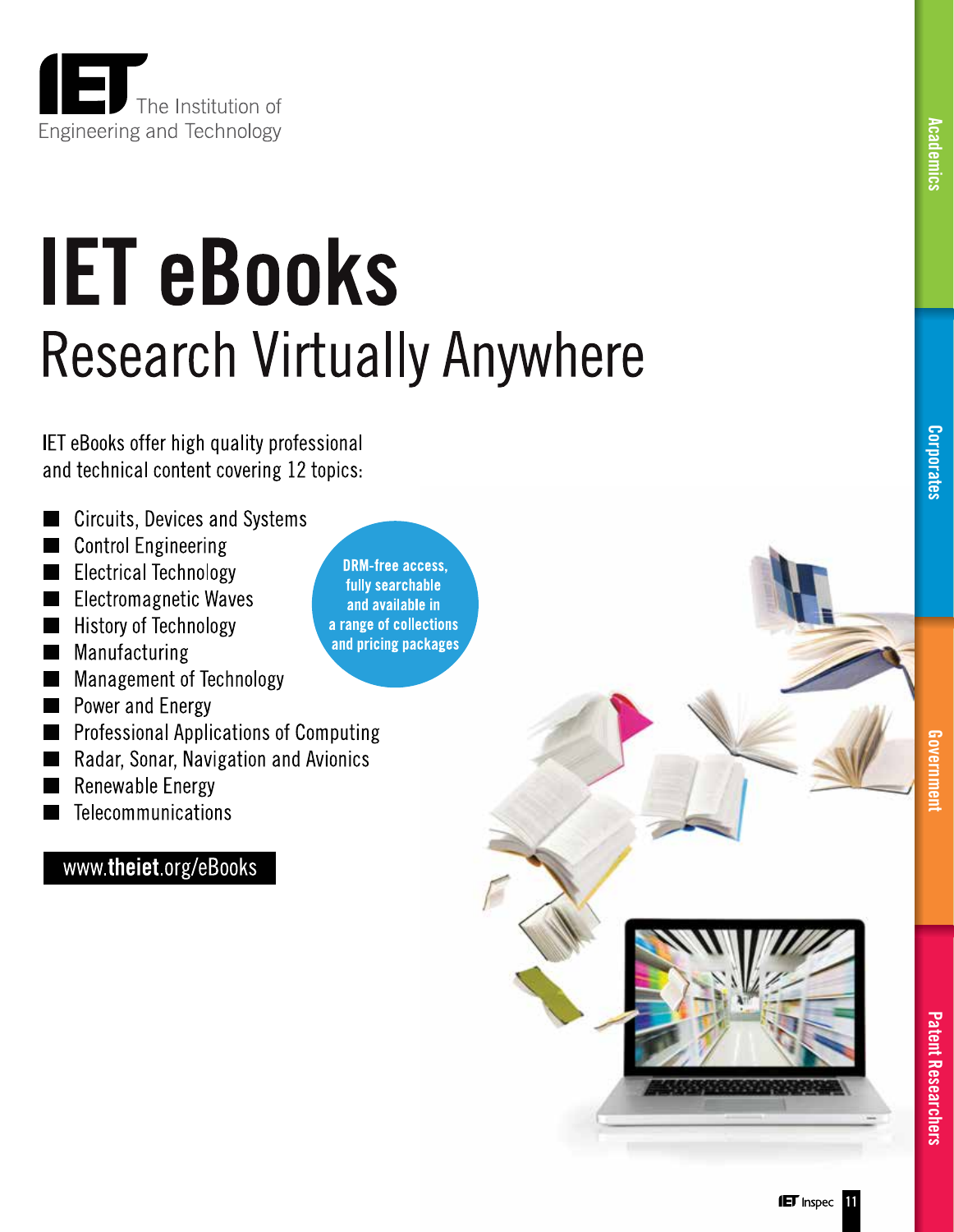[Patent Researchers](#page-20-0)

**Patent Researchers** 

<span id="page-11-0"></span>Benefit from Inspec's wide variety of support, documentation and promotional services designed for librarians, scientists and engineers.

### User support and documentation

### Help Desks

Our online Help Desks are manned by experienced customer support staff who will be pleased to help you get the best results from your online search. You'll find contact details on the back cover of this brochure.

### Free Training Sessions

Our training sessions can be held either at your site or via the web, and can be tailored to individual requirements. Training sessions review the benefits and functionality of Inspec plus help address the special needs trainers face when training others on using Inspec.

Information can be located online at www.theiet.org/resources/inspec/support/training

### Inspec Training Videos

Our collection of training videos demonstrate how to carry out effective searches plus key search features are reviewed.

Introductory videos and vendor platform training videos can be accessed online at www.theiet.org/resources/inspec/ support/training/trainingvideos.cfm

### IET Library & Technical Search Service

If you prefer not to carry out your own searching, or need a search performed now but don't yet have access to Inspec, you can commission an expert intermediary service, such as the Business and Technical Information Service of the Institution's Library in London to do it for you. The library also provides a document delivery/ photocopying service.

Address:

Institution of Engineering and Technology Library, Savoy Place, London, WC2R 0BL, UK T: +44 (0) 20 7344 8429 F: +44 (0) 20 7497 3557 E: searchservice@theiet.org

### The Inspec Search Aids

Each Inspec record is indexed using controlled terms and classification codes in order to provide the best results from Inspec searches. The Inspec Search Aids provide an invaluable reference to the terms and codes used. They comprise three separate guides: the Inspec Thesaurus; Inspec Classification and List of Journals. Each one is available as a pdf. Please see a detailed description of each noted below.

Information can be located online at www.theiet.org/resources/inspec/products/aids

### **n** Inspec Thesaurus

 As well as listing the controlled terms and lead-ins or cross reference terms, the Inspec Thesaurus gives further help by showing the relationship between terms, the dates on which they were added and the terms in use before these dates. The Thesaurus contains over 9,000 preferred terms.

### **Inspec Classification**

The Inspec Classification shows the period of use of each code and, where appropriate, indicates codes that should be used when searching the Inspec database for references prior to that date. An index containing over 5,500 entries forms an integral part of the publication.

### **List of Journals**

 A useful reference to the serial publications covered by the Inspec database, including the dates, frequency and publishers of each title.

### Search Aids in XML

The Inspec Classification, the Inspec Thesaurus and the List of Journals are available for single-site in-house use only. These XML Search Aids can be bought either individually or as a combined package.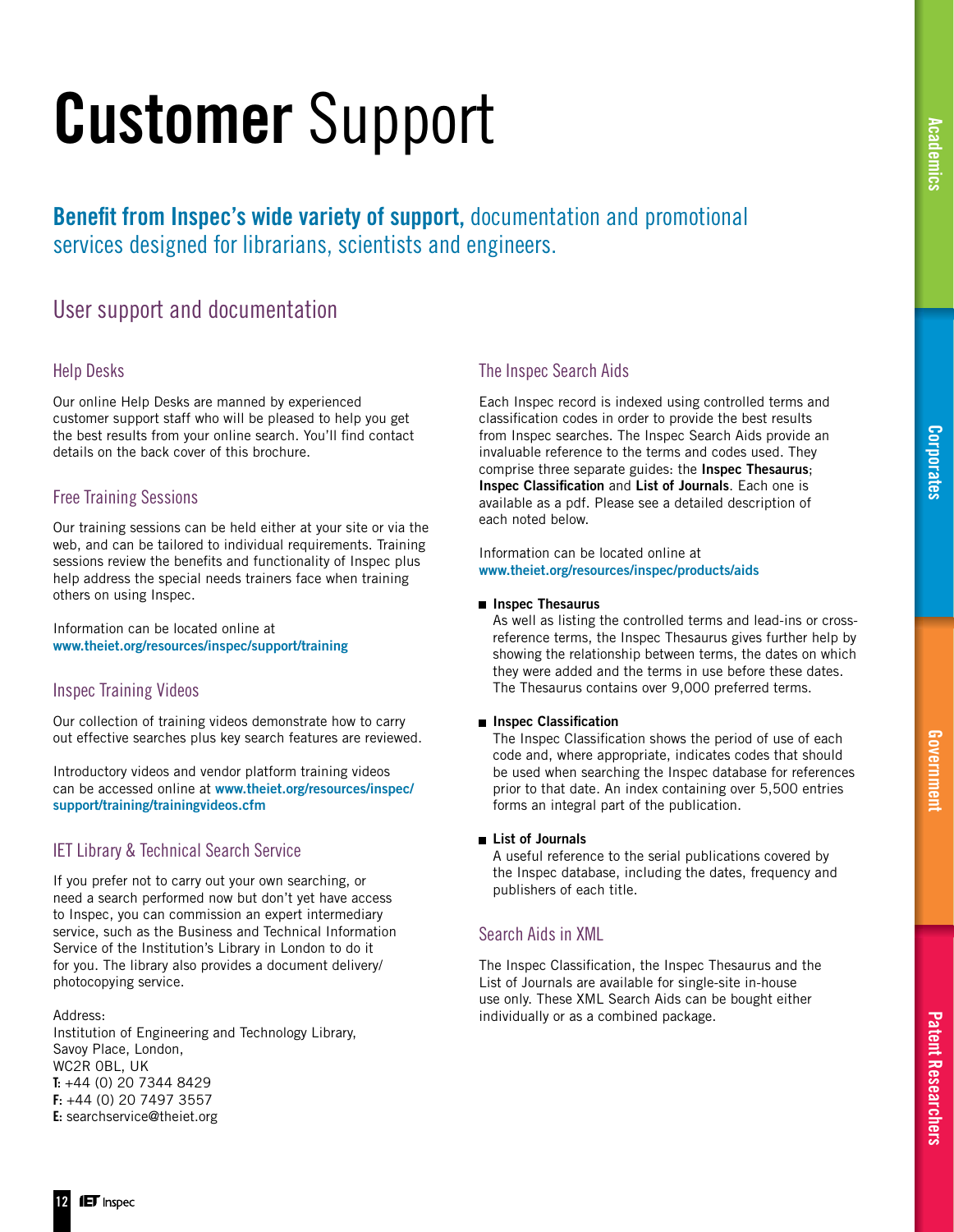**If** If Inspec were just for physics, I'd still love it because it covers the fields so well and offers *unique precision for end-users and librarians alike. But, since it integrates international coverage of physics, electrical engineering and computing, it's our go-to resource for grad and post-grad researchers, and even advanced undergraduates, with interdisciplinary and core discovery needs. Grad students' eyes light up when they realize they can refine results by document type! And non-scientist library staff love the extensive thesaurus.*

Emily L. Poworoznek, Associate Professor/Engineering & Physical Sciences Librarian, University of New Hampshire

### Indexing

Inspec has many value added features to ensure fast and accurate search results. Learn more about using these special index fields including the Inspec Thesaurus, Classification, numerical indexing and much more!

Information can be located online at www.theiet.org/resources/inspec/about/records

### eNewsletter

IET Innovates eNewsletter provides information & updates on IET publishing products & scientific/industry news. This electronic newsletter replaces the former print Inspec Matters newsletter.

Information can be located online at http://www.theiet.org/resources/inspec/support/newsletter/ innovates/index.cfm

Twitter - https://twitter.com/IETInnovates

### Promotional Material

To help promote Inspec to your users, please contact your local Inspec regional office to:

- Order free Inspec library posters/bookmarks.
- Order free Inspec promotional leaflets/information pack.

### Free Lists of the Journals Covered by Inspec

- **Inspec Archive journals listed alphabetically**
- $\blacksquare$  Inspec Archive journals listed by country
- **List of open access journals within Inspec**
- Biomedical journals in Inspec
- **JST** journals

Information can be located online at www.theiet.org/resources/inspec/support/docs

### Free Indexing Guides

- Astronomical catalogue designations
- Chemical indexing
- Numerical indexing
- Biomedical classification codes
- $\blacksquare$  IPC patent codes
- $\blacksquare$  New Inspec terms and classification
- Thesaurus and Classification Code changes

Information can be located online at www.theiet.org/resources/inspec/support/docs

### **LibGuides**

LibGuides for the Inspec database are now available on the Springshare platform. The LibGuides provide an overview of Inspec on various platforms in a quick reference manner plus conveniently link to Inspec informational videos. Librarians with a LibGuide account are encouraged to add the Inspec LibGuide, for their specific data delivery platform, into their existing LibGuide catalog for engineering, physics and computer science.

Information can be located online at http://iet.libguides.com

### Guides to Using Inspec on a Vendor Platform

- Dialog user guides
- Ebsco user guides
- Elsevier user guides
- Inspec Direct user guides
- **Minesoft user guides**
- Ovid user guides
- Questel user guides
- STN user guides
- Thomson Innovation user guide
- Web of Knowledge user guides

Information can be located online at www.theiet.org/resources/inspec/support/docs

### **Twitter**

Keep up to date with developments in science and engineering and new Inspec features.

#### https://twitter.com/IET\_Inspec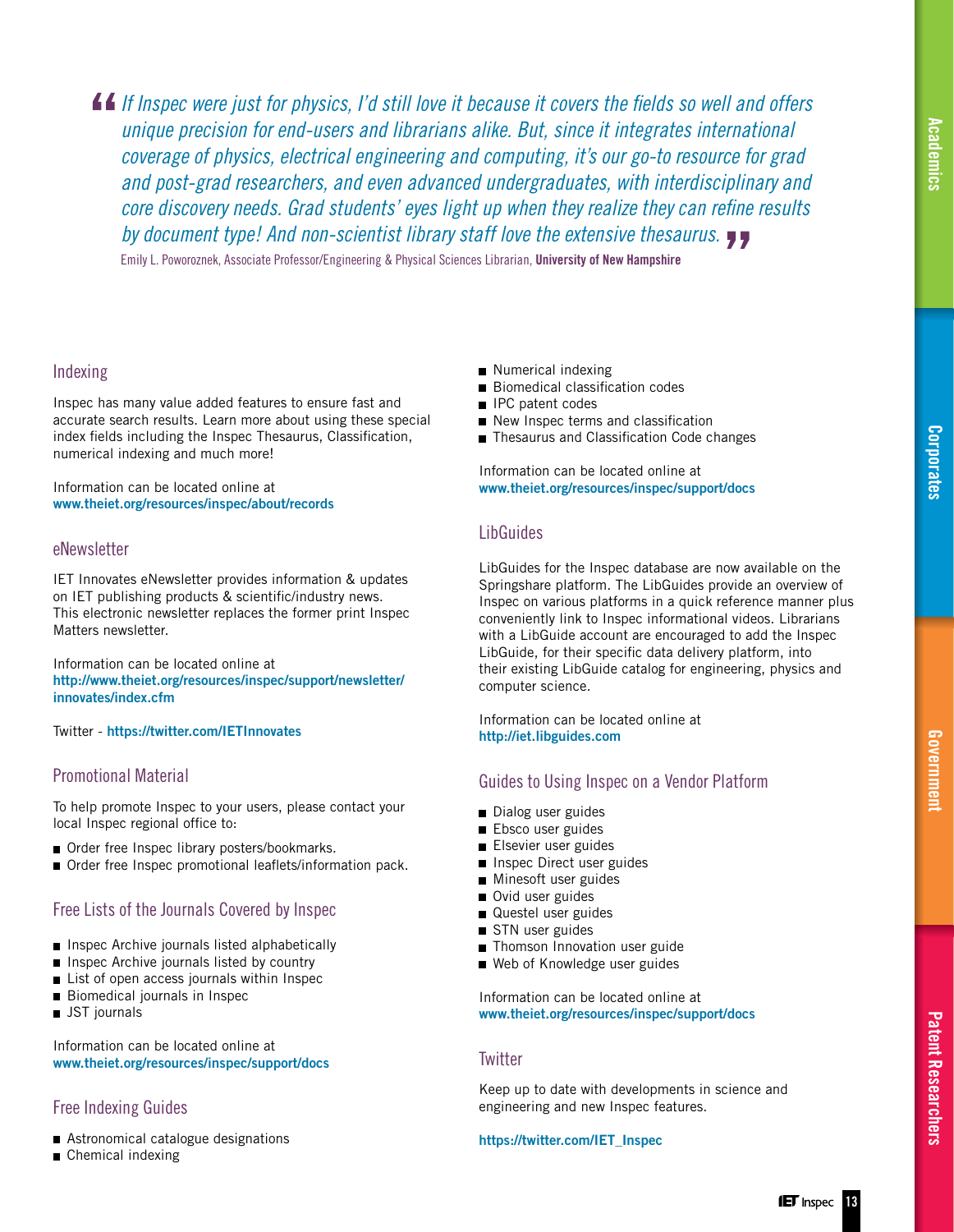

#### The definitive database for

Physics Computers & Control Information Technology Mechanical & Production Engineering **Electrical Engineering & Electronics** 

## Drive your research in the right direction



Contact us at inspec@theiet.org for questions or information about Inspec [Academics](#page-14-0)

Academics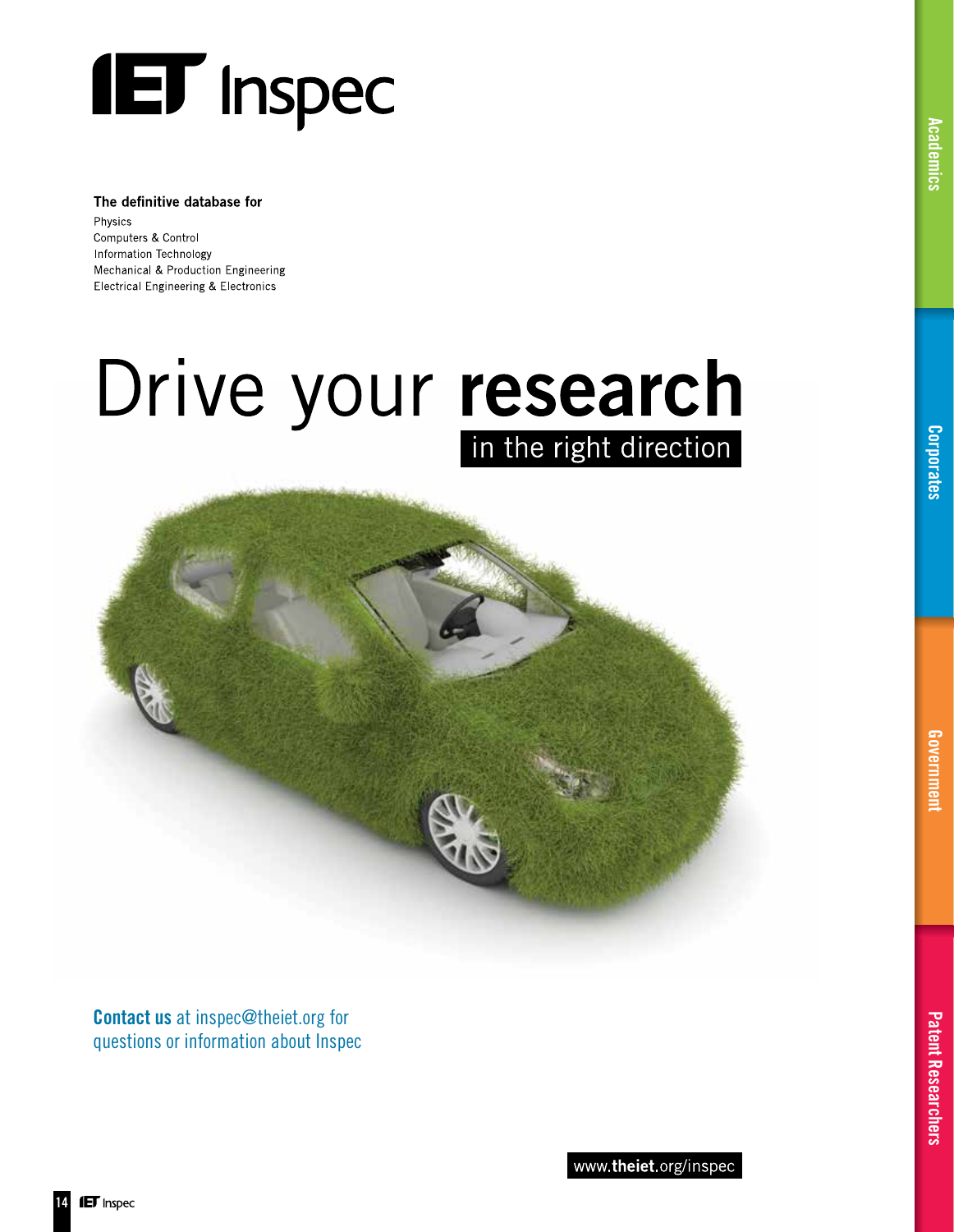## <span id="page-14-0"></span>Who Uses Inspec? Academics

Librarians of the world's top universities have relied on the Inspec database as a trusted source for relevant, peer reviewed scientific content for over 40 years. Inspec continues to be the definitive source for engineering and physics researchers who don't have time to sacrifice or experiment using substandard or free research tools that may or may not deliver targeted, timely results. In fact, 84% out of the top 50 universities in the world for electrical engineering subscribe to Inspec. Electronic access to Inspec and/or the Inspec Archive allows academia (librarians, faculty and students) to drive their research in the right direction plus remain cutting edge and equipped to innovate in the fast pace of the 21st century.

Librarians are often the first point of contact in an academia setting when it comes to learning about and using Inspec. To address the special needs librarians face, when teaching or guiding others, the following Inspec resources are available:

- Online and face to face training sessions
- Custom Power Point slides
- Tool kit of Inspec branded promotional items for your library
- User support and documentation (see pages 12-13 for the full suite of available resources)

### Inspec helps faculty and students to:

- Supplement class work with further reading
- Provide comprehensive literature searches for academic publications
- Find organizations with strengths in areas of interest to identify potential graduate programs or employers
- Research the publications of faculty members
- $\blacksquare$  Keep current on key areas of interest by receiving email alerts

### Inspec's Core Value

Inspec has a core team who proactively scours the world's most innovative scientific literature and carefully selects new content to be indexed within Inspec. This team also receives thousands of content submissions, for consideration, from researchers across the globe. A hands on approach to selecting content sets Inspec apart as a leading research database that delivers quality top tier information. A combination of subject matter knowledge and experience is also at the foundation of Inspec's impeccable reputation for quality of the highest standards.

- $\blacksquare$  Inspec contains over 14 million high-quality records to search, with another 874,000 records on the Inspec Archive spanning 1898- 1968. We're growing at an astonishing rate of over 800,000 new records a year.
- $\blacksquare$  All material is indexed and classified by the Inspec indexing quality team which consists of specialized subject experts who use the renowned Inspec Thesaurus and Classification scheme. Both systems are regularly updated to cover the latest technological developments.
- The Inspec indexing quality team has a collective total of over 250 years' of experience working on the Inspec database.
- See additional details (on page 2) of Inspec's broad scope and coverage, timeliness of information, quality, and excellent return on investment that have continued to make Inspec one of the world's most definitive bibliographic engineering, physics and scientific databases for the past 40 years and the "go to source" for today's cutting edge scientific researchers.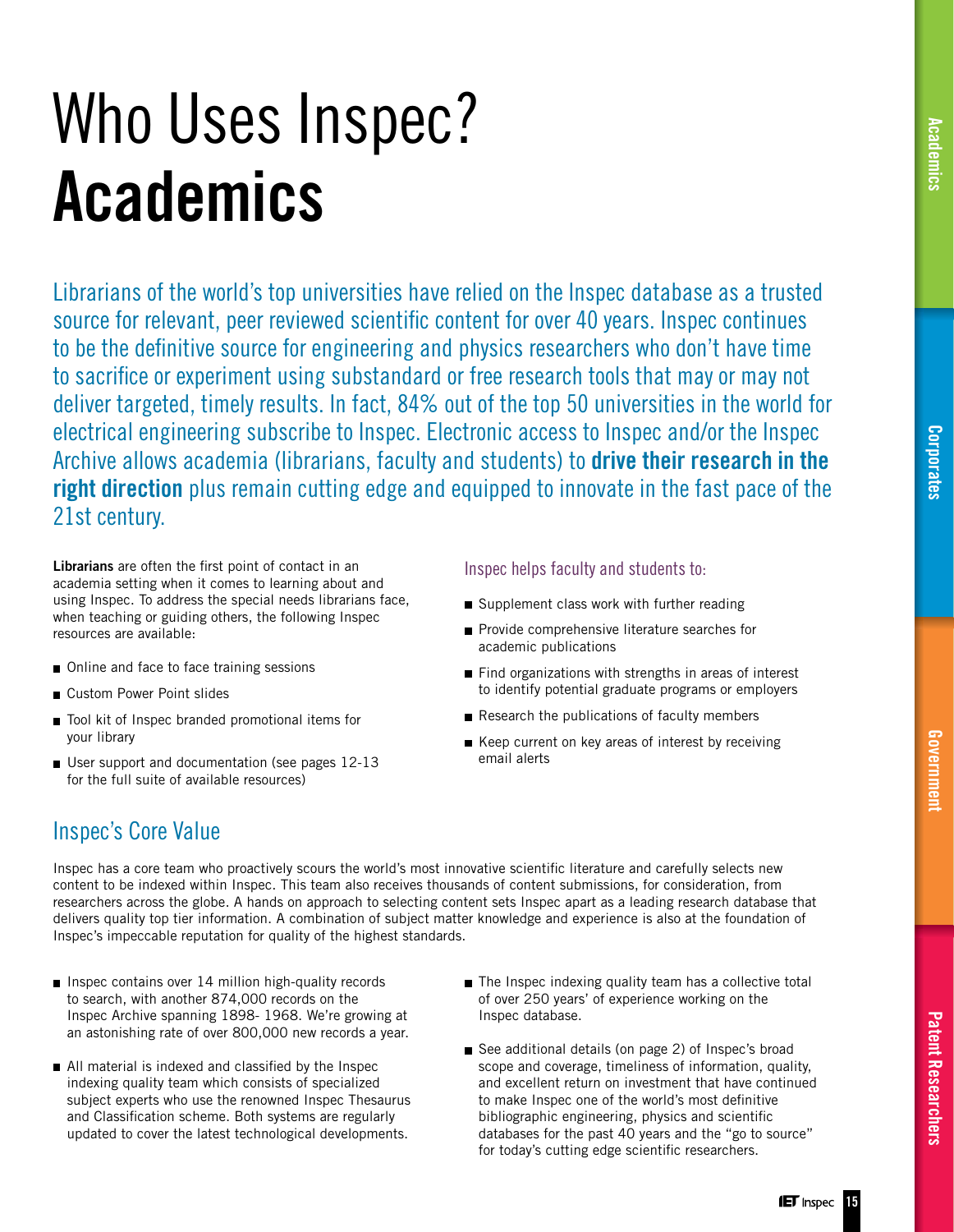

#### The definitive database for

Physics Computers & Control Information Technology Mechanical & Production Engineering **Electrical Engineering & Electronics** 

## Move your research forward

with competitive intelligence

Contact us at inspec@theiet.org for questions or information about Inspec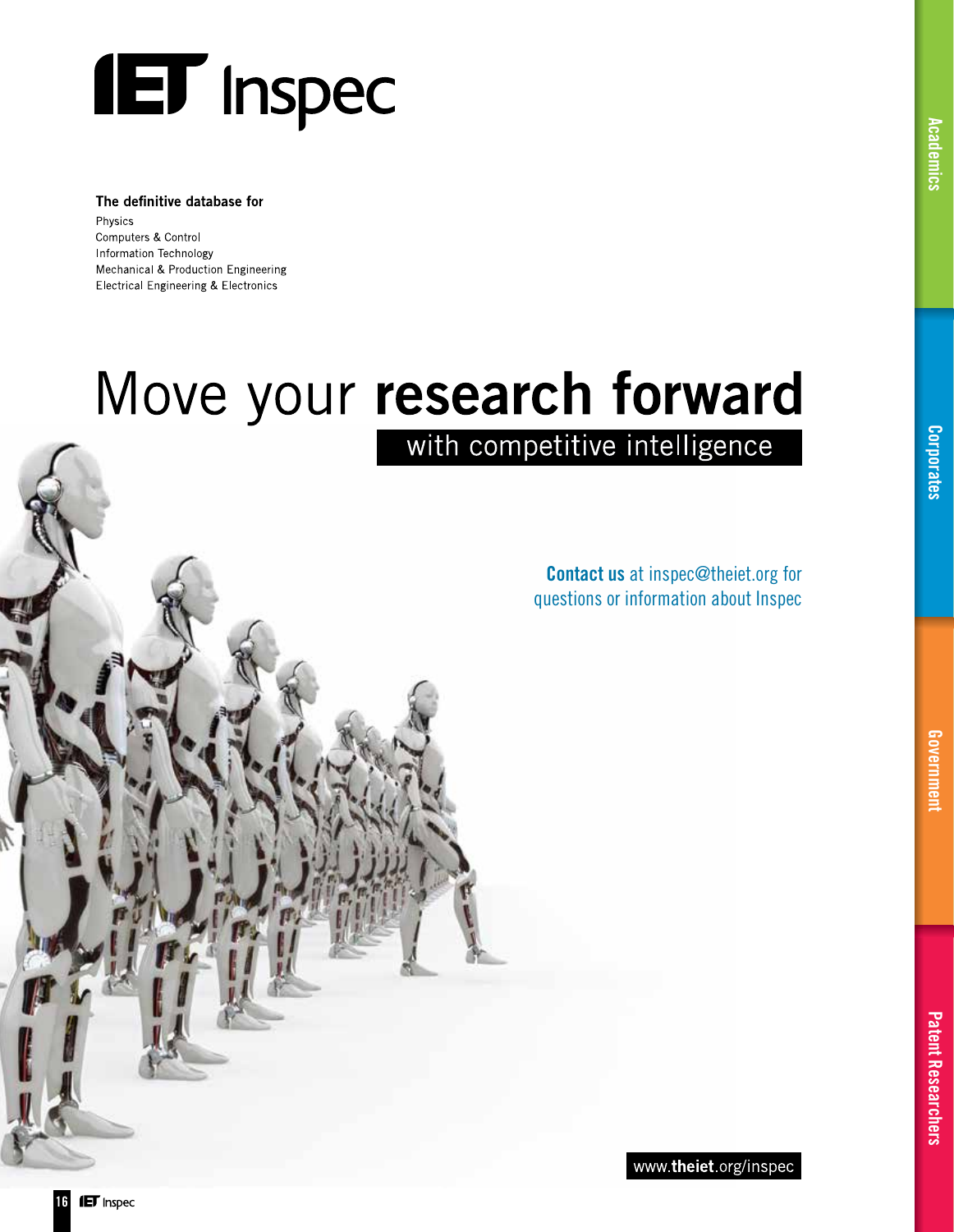## <span id="page-16-0"></span>Who Uses Inspec? **Corporates**

The brightest minds and innovators across the globe rely on Inspec's broad scope and significant coverage of scientific data to **move research forward** and remain nimble in the business marketplace. Forward thinking companies who can't afford to scale back on research or waste time with non-creditable sources depend on Inspec's accuracy and directness to get critical answers and information. Access to scientific intelligence within Inspec is fundamental for researchers and information professionals who need to develop competitive intelligence in the blink of an eye.

### Inspec helps corporate researchers to:

- $\blacksquare$  Keep up to date with industry trends to stay competitive
- $\blacksquare$  Target in on key information using controlled specialized search fields
- Track publications of competitors
- $\blacksquare$  Find experts in the field

### Inspec's Core Value

Inspec has a core team who proactively scours the world's most innovative scientific literature and carefully selects new content to be indexed within Inspec. This team also receives thousands of content submissions, for consideration, from researchers across the globe. A hands on approach to selecting content sets Inspec apart as a leading research database that delivers quality top tier information. A combination of subject matter knowledge and experience is also at the foundation of Inspec's impeccable reputation for quality of the highest standards.

- $\blacksquare$  Inspec contains over 14 million high-quality records to search, with another 874,000 records on the Inspec Archive spanning 1898- 1968. We're growing at an astonishing rate of over 800,000 new records a year.
- $\blacksquare$  All material is indexed and classified by the Inspec indexing quality team which consists of specialized subject experts who use the renowned Inspec Thesaurus and Classification scheme. Both systems are regularly updated to cover the latest technological developments.
- The Inspec indexing quality team has a collective total of over 250 years' of experience working on the Inspec database.
- See additional details (on page 2) of Inspec's broad scope and coverage, timeliness of information, quality, and excellent return on investment that have continued to make Inspec one of the world's most definitive bibliographic engineering, physics and scientific databases for the past 40 years and the "go to source" for today's cutting edge scientific researchers.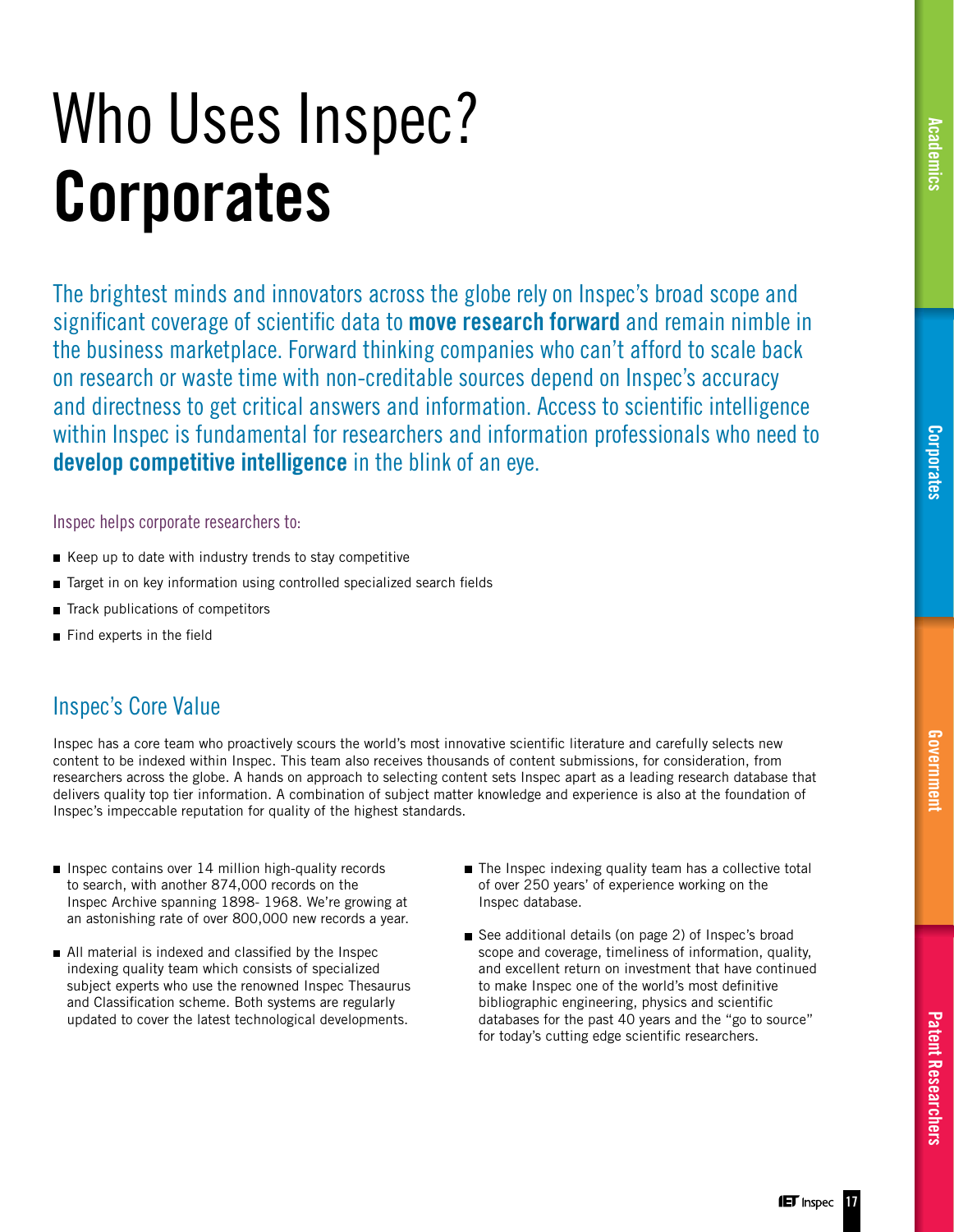

#### The definitive database for

Physics Computers & Control Information Technology Mechanical & Production Engineering **Electrical Engineering & Electronics** 

## Retrieve complex information

## with precision and ease



Contact us at inspec@theiet.org for questions or information about Inspec [Academics](#page-14-0)

Academics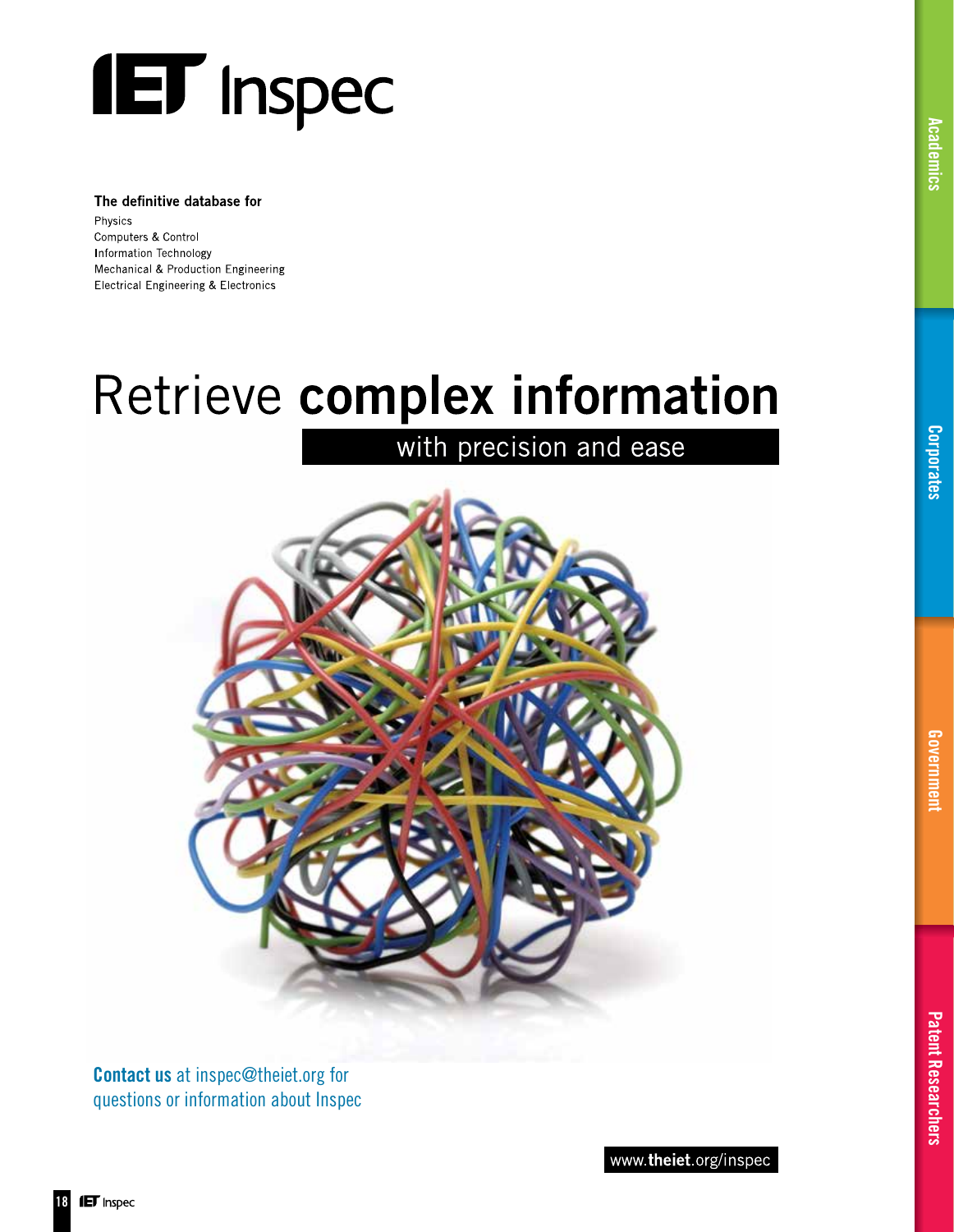## <span id="page-18-0"></span>Who Uses Inspec? Government

Leading government agencies and organizations worldwide trust their research queries to Inspec when they need to retrieve complex information quickly and easily. Researchers are safeguarded from the hassle of sorting through irrelevant information lacking merit or value to their research when they access creditable, targeted scientific information within Inspec. The reliability and scope of Inspec's subject coverage continues to attract the most promising contributors to science and technology and has aided in their creation of modern scientific advances that impact key areas of global infrastructure.

Inspec helps government researchers to:

- Locate and pin point reliable information needed to keep mission critical projects on track and moving forward
- Stay current on the latest breaking advances in research and equipped with knowledge to make wise and sometimes tough choices
- $\blacksquare$  Strategise on a global scale and harness the worlds scientific literature with ease from one reliable source

### Inspec's Core Value

Inspec has a core team who proactively scours the world's most innovative scientific literature and carefully selects new content to be indexed within Inspec. This team also receives thousands of content submissions, for consideration, from researchers across the globe. A hands on approach to selecting content sets Inspec apart as a leading research database that delivers quality top tier information. A combination of subject matter knowledge and experience is also at the foundation of Inspec's impeccable reputation for quality of the highest standards.

- $\blacksquare$  Inspec contains over 14 million high-quality records to search, with another 874,000 records on the Inspec Archive spanning 1898- 1968. We're growing at an astonishing rate of over 800,000 new records a year.
- $\blacksquare$  All material is indexed and classified by the Inspec indexing quality team which consists of specialized subject experts who use the renowned Inspec Thesaurus and Classification scheme. Both systems are regularly updated to cover the latest technological developments.
- The Inspec indexing quality team has a collective total of over 250 years' of experience working on the Inspec database.
- See additional details (on page 2) of Inspec's broad scope and coverage, timeliness of information, quality, and excellent return on investment that have continued to make Inspec one of the world's most definitive bibliographic engineering, physics and scientific databases for the past 40 years and the "go to source" for today's cutting edge scientific researchers.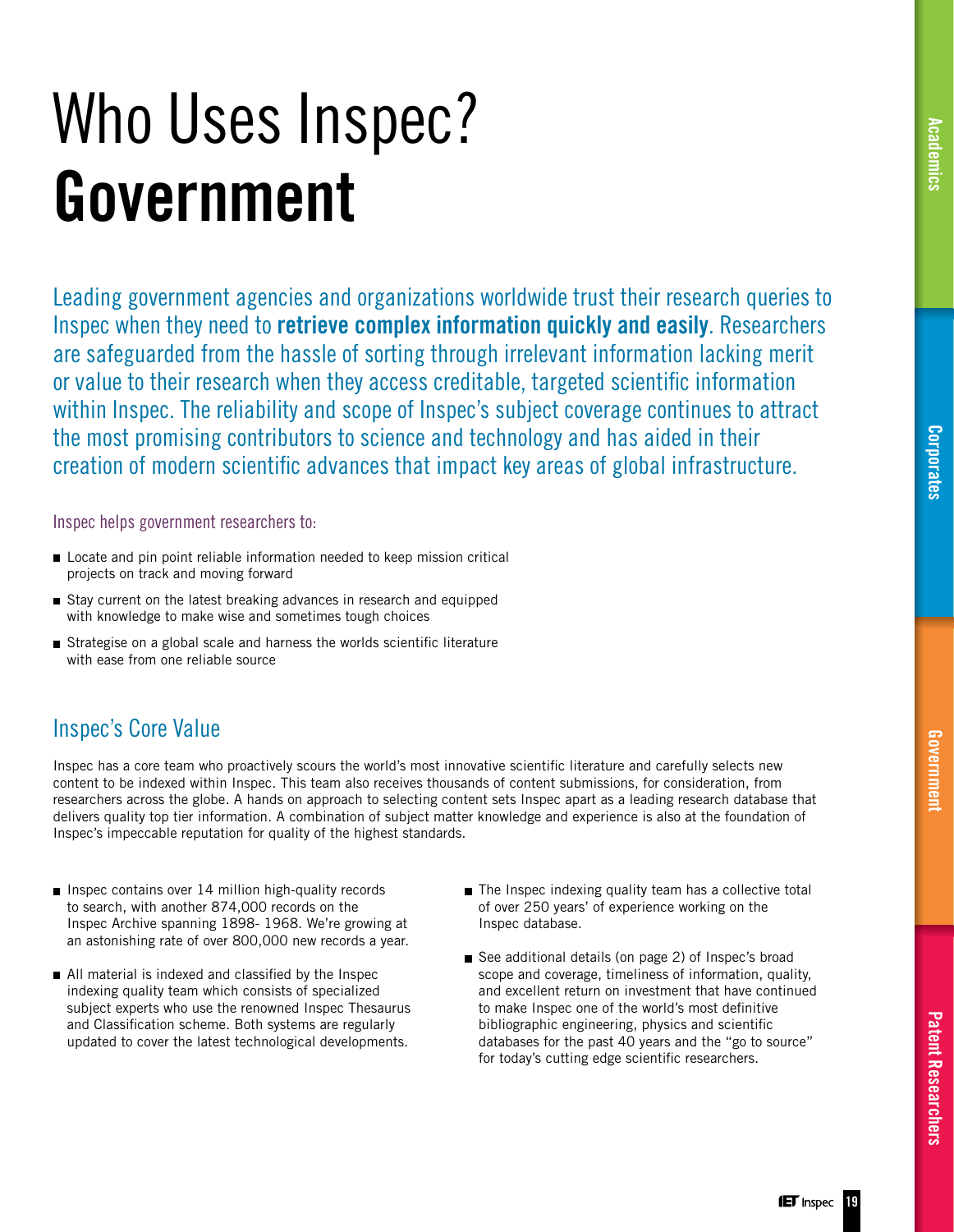

#### The definitive database for

Physics Computers & Control Information Technology Mechanical & Production Engineering **Electrical Engineering & Electronics** 

## Navigate through prior research

to discover new possibilities

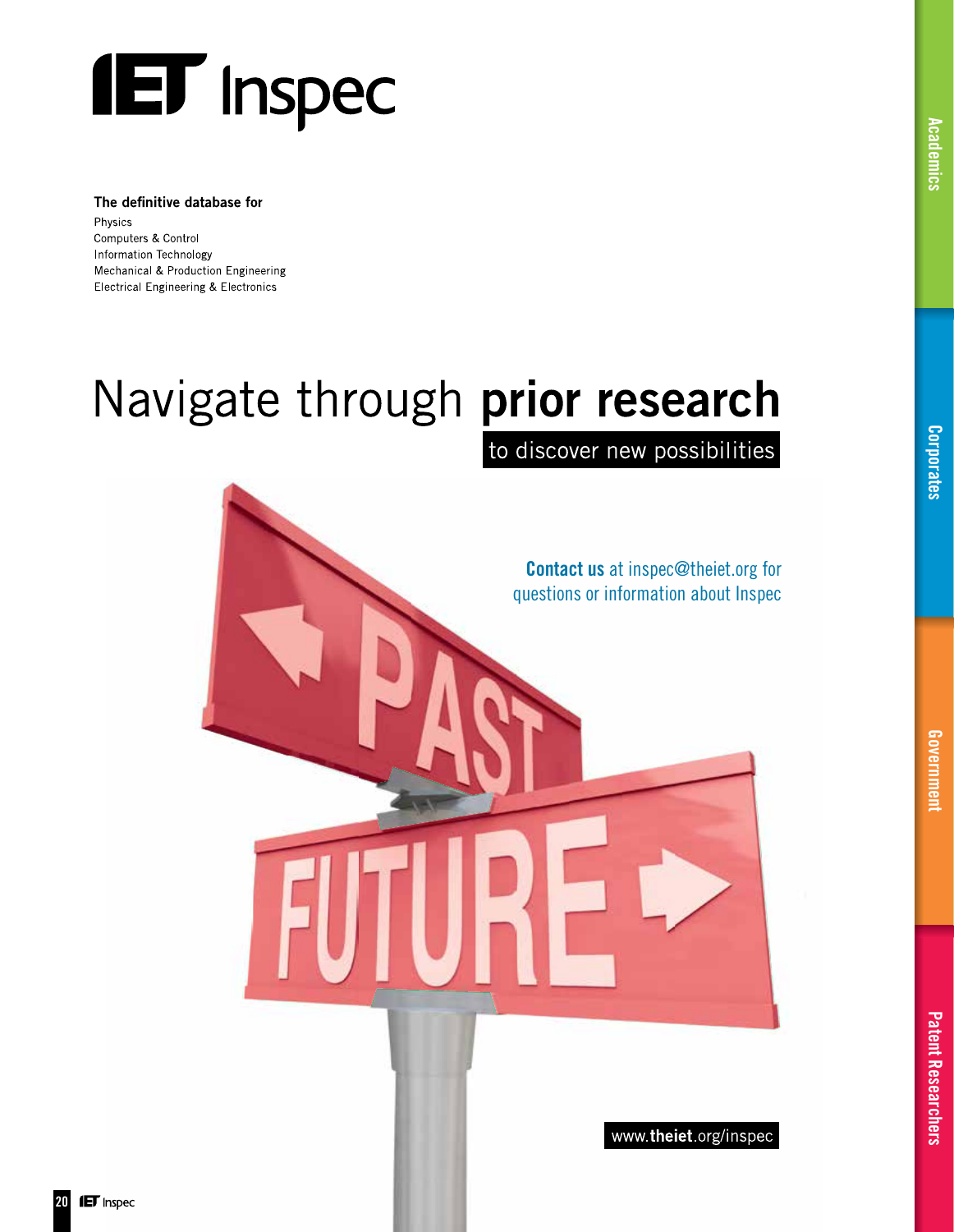## <span id="page-20-0"></span>Who Uses Inspec? Patent Researchers

Researchers can search over 100 years' worth of prior art records from the world's technical and scientific literature when searching Inspec and the Inspec Archive. Access to this critical information enables patent searchers to locate prior publications for patent novelty searches, and guards against troublesome validity attacks and opposition searches. Patent researchers can navigate through prior research to discover new possibilities.

### Inspec helps patent researchers to:

- Search the non-patent literature to defend or challenge current patents
- Locate prior art
- Search using IPC codes
- Access state-of-the-art reviews via Inspec treatment codes
- Discover sleeping beauties
- Find out who's who
- Gain competitor intelligence
- Avoid re-inventing the wheel
- Solve technical problems
- $\blacksquare$  Identify potential licensees
- Patent documents within Inspec

### Inspec's Core Value

Inspec has a core team who proactively scours the world's most innovative scientific literature and carefully selects new content to be indexed within Inspec. This team also receives thousands of content submissions, for consideration, from researchers across the globe. A hands on approach to selecting content sets Inspec apart as a leading research database that delivers quality top tier information. A combination of subject matter knowledge and experience is also at the foundation of Inspec's impeccable reputation for quality of the highest standards.

- Inspec contains over 14 million high-quality records to search, with another 874,000 records on the Inspec Archive spanning 1898- 1968. We're growing at an astonishing rate of over 800,000 new records a year.
- $\blacksquare$  All material is indexed and classified by the Inspec indexing quality team which consists of specialized subject experts who use the renowned Inspec Thesaurus and Classification scheme. Both systems are regularly updated to cover the latest technological developments.
- The Inspec indexing quality team has a collective total of over 250 years' of experience working on the Inspec database.
- See additional details (on page 2) of Inspec's broad scope and coverage, timeliness of information, quality, and excellent return on investment that have continued to make Inspec one of the world's most definitive bibliographic engineering and scientific databases for the past 40 years and the "go to source" for today's cutting edge scientific researchers.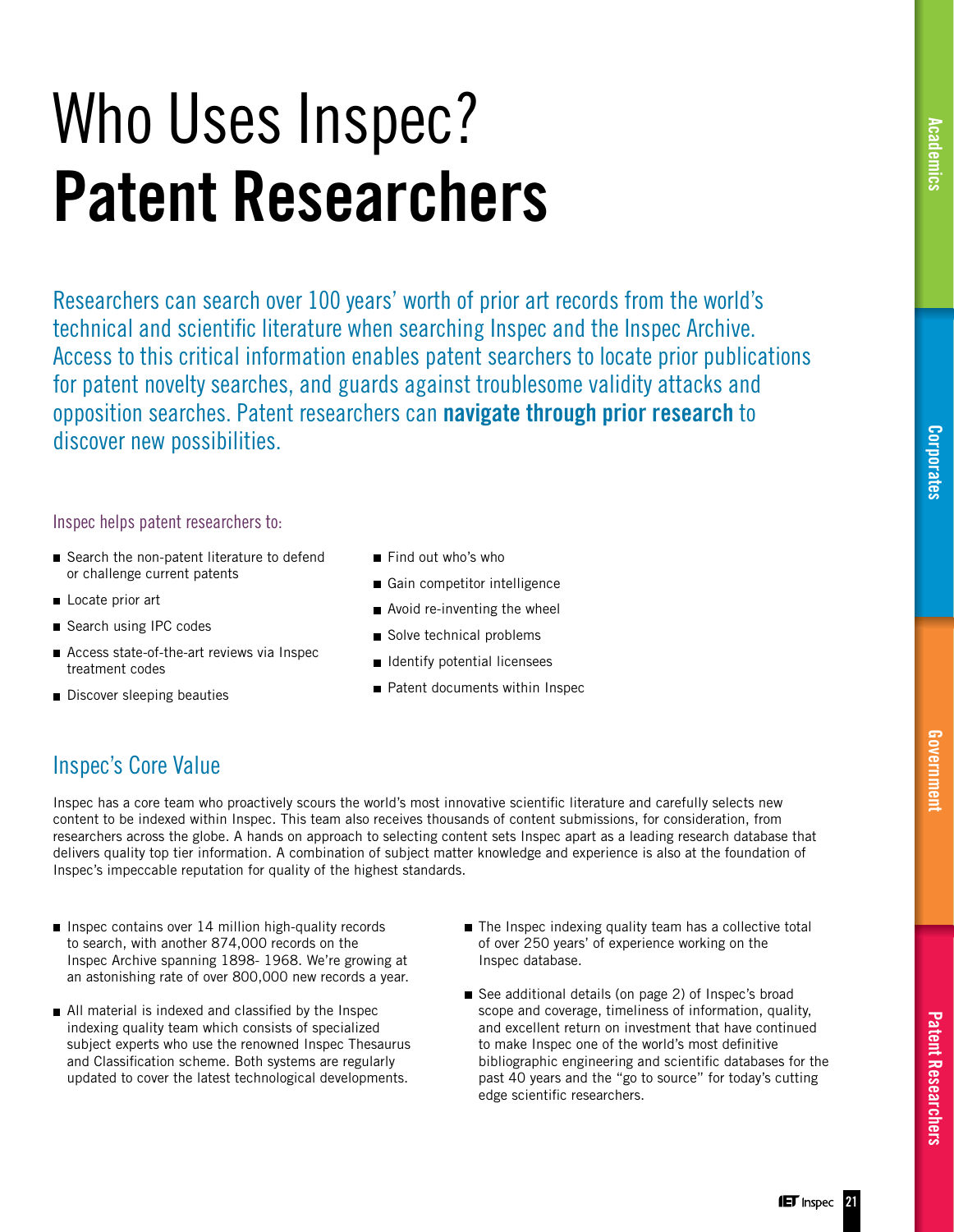## <span id="page-21-0"></span>Inspec Vendors



### Inspec Vendors Europe, Middle East and Africa

### EBSCO Publishing

4th Floor Kingmaker House Station Road New Barnet **Herts** EN5 1NZ United Kingdom Tel: +44 (0)208 447 4200 Fax: +44 (0)208 440 2205 Email: garethsmith@ebsco.com Web: www.ebscohost.com

### Elsevier Engineering Information

Elsevier B.V. (Corporate Office) Radarweg 29, Amsterdam 1043 NX **Netherlands** Tel: +31 20 485 3911 Fax: +31 20 485 2457 Email: eicustomersupport@elsevier.com Web: www.ei.org/engineering-village

### Minesoft Ltd III

Boston House Little Green Richmond-upon-Thames TW9 1QE United Kingdom Tel: +44 (0)208 404 0651 Fax: +44 (0)208 404 0681 Email: inspec@minesoft.com Web: www.minesoft.com

### Ovid **II**

250 Waterloo Road London SE1 8RD United Kingdom Tel: +44 (0)20 7981 0600 Fax: +44 (0)20 7981 0601 Email: europe@ovid.com Web: www.ovid.com

### ProQuest Dialog

St. Andrews House 18-20 St. Andrew Street London EC4A 3AG United Kingdom Toll Free: +1 800 334 2564 Fax: +44 (0)20 7 832 1710 Email: customer@dialog.com

#### Web: www.dialog.com Questel **N**

Paris, France (Headquarters) 47, rue de la Victoire 75009 Paris France Tel: +33 01 55 04 52 00 Fax: +33 01 55 04 52 01 Email: clients@questel.fr Web: www.questel.com

Pricing Product Pay-as-you-go

Subscription/Site Licence

#### STN International Europe

Help Desk Hermann-von-Helmholtz-Platz 1 76344 Eggenstein-Leopoldshafen Germany Tel: +49 7247 808555 Fax: +49 7247 808259 Email: helpdesk@fiz-karlsruhe.de Web: www.fiz-karlsruhe.de

### Thomson (Web of Knowledge)

& Thomson Innovation 77 Hatton Garden London EC1N 8JS United Kingdom Tel: +44 20 7433 4000 Fax: +44 20 7433 4001 Web: www.wokinfo.com Web: www.info.thomsoninnovation.com

### WTI-Frankfurt eG

Ferdinand-Happ-Straße 32 D-60314 Frankfurt am Main Germany Tel: +49 69 4308 0 Fax: +49 69 4308 200 Email: kontakt@wti-frankfurt.de Web: www.wti-frankfurt.de

### Inspec Vendors **Asia Pacific**

#### Elsevier Engineering Information

3 Killiney Road #08-01 Winsland House I Singapore 239519 Tel: +65 6 349 0222 Fax: +65 6 733 1510 Email: sginfo@elsevier.com Web: www.ei.org/engineering-village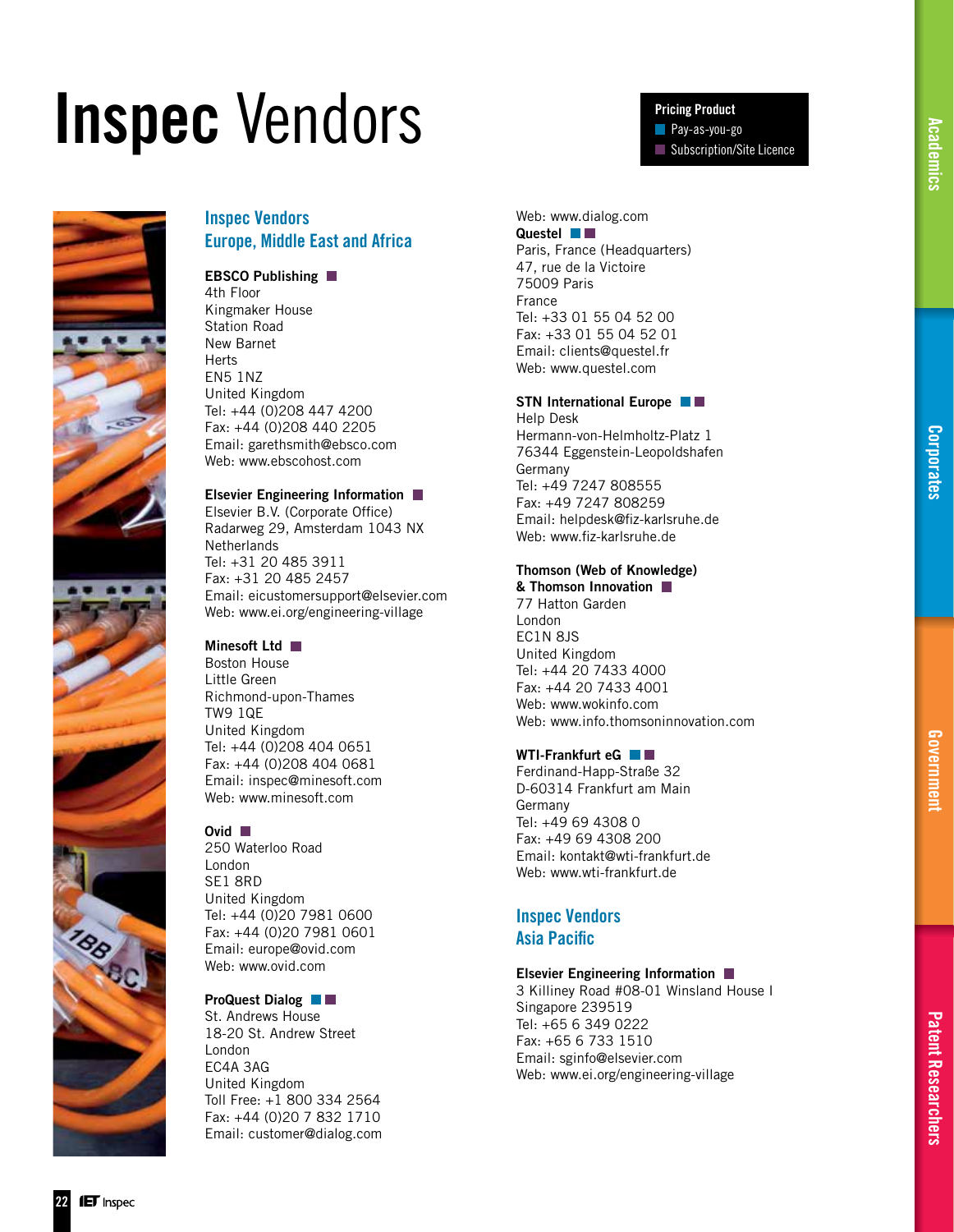### Ovid **N**

GPO Box 2515 Sydney New South Wales 2001 Australia Toll Free: (Australia) +1 800 226 474 Toll Free: (New Zealand) 0 800 446 106 Fax: +61 0 2 9231 5086 Email: asiapac@ovid.com Web: www.ovid.com

#### ProQuest Dialog

P.O. Box 1342 Strawberry Hills, NSW 2009 Australia Tel: +61 2 9665 9447 Fax: +61 2 9665 9971 Email: customer@dialog.com Web: www.dialog.com

### Inspec Vendors The Americas

### EBSCO Publishing

10 Estes Street Ipswich MA 01938 USA Toll Free: +1 800 653 2726 Tel: +1 978 356 6500 Fax: +1 978 356 6565 Email: information@ebscohost.com Web: www.ebscohost.com

#### Elsevier Engineering Information

360 Park Avenue South New York NY 10010-1710 USA Toll Free: +1 800 221 1044 Tel: +1 212 633 3755 Fax: +1 212 633 3880 Email: eicustomersupport@elsevier.com Web: www.ei.org/engineering-village

#### Minesoft **N**

4910 31st Street S Suite B Arlington VA 22206 USA Tel: +1 703 931 1597 Toll Free: +1 866 745 3621 Email: info@minesoft.com Web: www.minesoft.com

#### Ovid **N**

100 River Ridge Drive Norwood MA 02062 USA Toll Free: +1 800 343 0064 Tel: +1 781 769 2599 Fax: +1 781 769 8763 Email: sales@ovid.com Web: www.ovid.com

### ProQuest Dialog **II**

2250 Perimeter Park Drive Suite 300 Morrisville NC 27560 USA Toll Free: +1 800 334 2564 Tel: +1 919 804 6400 Fax: +1919 804 6410 Email: customer@dialog.com Web: www.dialog.com

### Questel **NN**

1725 Duke Street suite 530 Alexandria VA 22314 USA Tel: +1 703 519 1820 Fax: +1 703 519 1821 Email: help@questel.com Helpdesk: +1 800 456 7248 Web: www.questel.com

#### STN International **N**

c/o Chemical Abstracts Service (CAS) 2540 Olentangy River Road P.O. Box 3012 Columbus OH 43210-0012 USA Toll Free: +1 800 753 4227 Tel: +1 614 447 3698 Fax: +1 614 447 3751 Web: www.stn-international.com

### Thomson (for ISI)

#### & Thomson Innovation 1500 Spring Garden

Philadelphia PA 19130 USA Toll Free: +1 800 336 4474 Fax: +1 215 386 2911 Email: sales@isinet.com Web: www.isinet.com